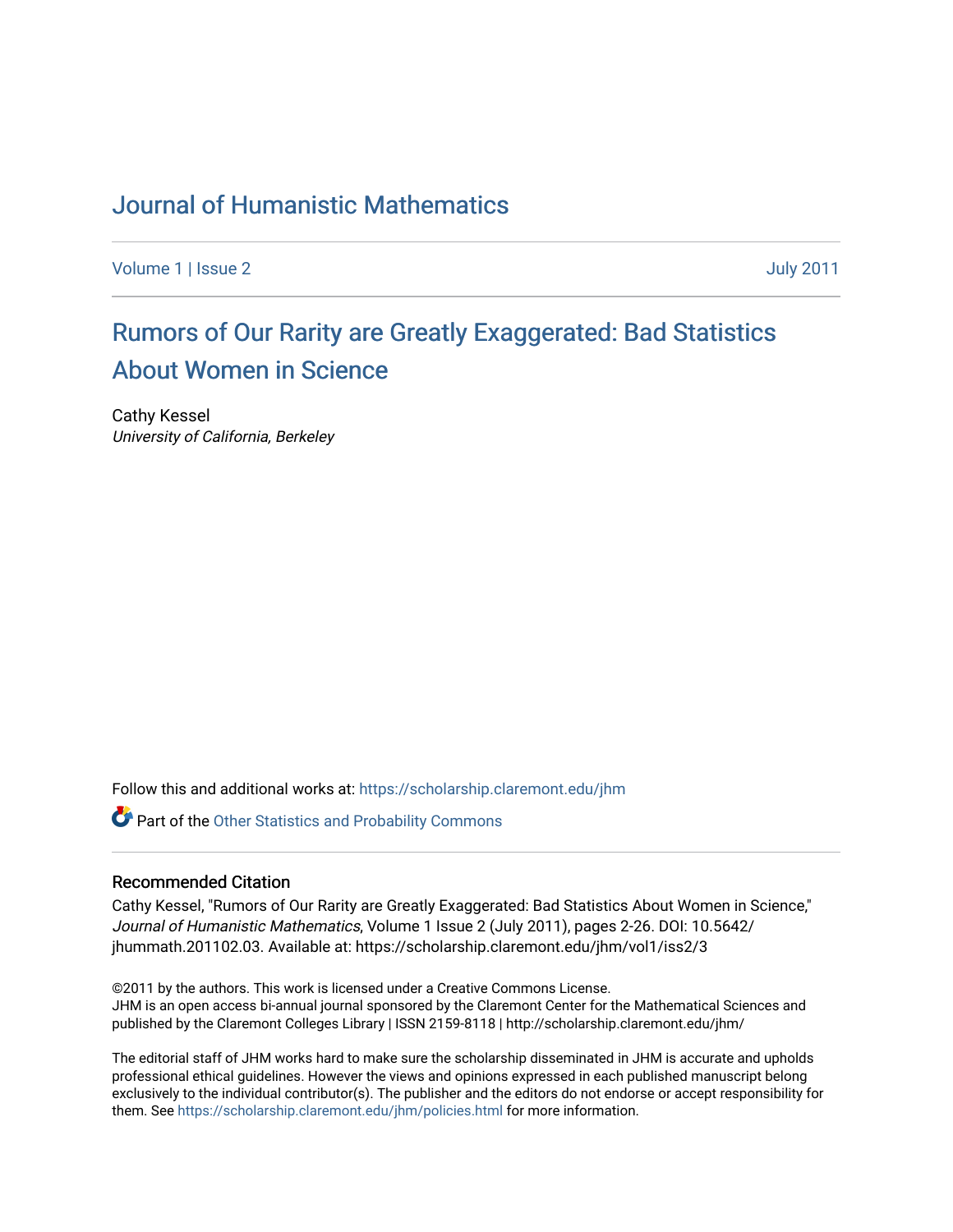### Rumors of Our Rarity are Greatly Exaggerated: Bad Statistics About Women in Science<sup>1</sup>

Cathy Kessel

Berkeley, CA cbkessel@earthlink.net http://mathedck.wordpress.com

#### Synopsis

During the past few years, three bad statistics have been persistently used in discussions of women in science, technology, engineering, and mathematics (STEM). The first was questionable when it was published in 1983 and has since been widely used. The second came to prominence in 2006 – and now leads an international and perhaps eternal life on the Web. The third may have made its debut in 2007. Its variants occur in popular and academic books and journals, including the 2011 Proceedings of the National Academy of Sciences.

This report presents case histories of the three bad statistics, suggests writing and editing practices which might reduce such occurrences, and provides primary sources of statistics on women in STEM.

"Harder to kill than a vampire." That is what the sociologist Joel Best calls a bad statistic. But, as I have discovered over the years, among false statistics the hardest of all to slay are those promoted by feminist professors.

This claim begins "Persistent Myths in Feminist Scholarship," a 2009 essay [\[50\]](#page-24-0) by Christina Hoff Sommers, a scholar at the American Enterprise Institute. I agree with Sommers that bad statistics can be hard to kill. But, I am not convinced that feminist professors have the monopoly on the vampire statistics market that her essay seems to suggest. "Bad statistics are used to promote all sorts of causes," as Joel Best notes in Stat-spotting [\[9\]](#page-20-0).

<sup>1</sup>Partial references are given in the text or in footnotes. These are intended to give information that suffices to identify the appropriate full reference at the end of the article.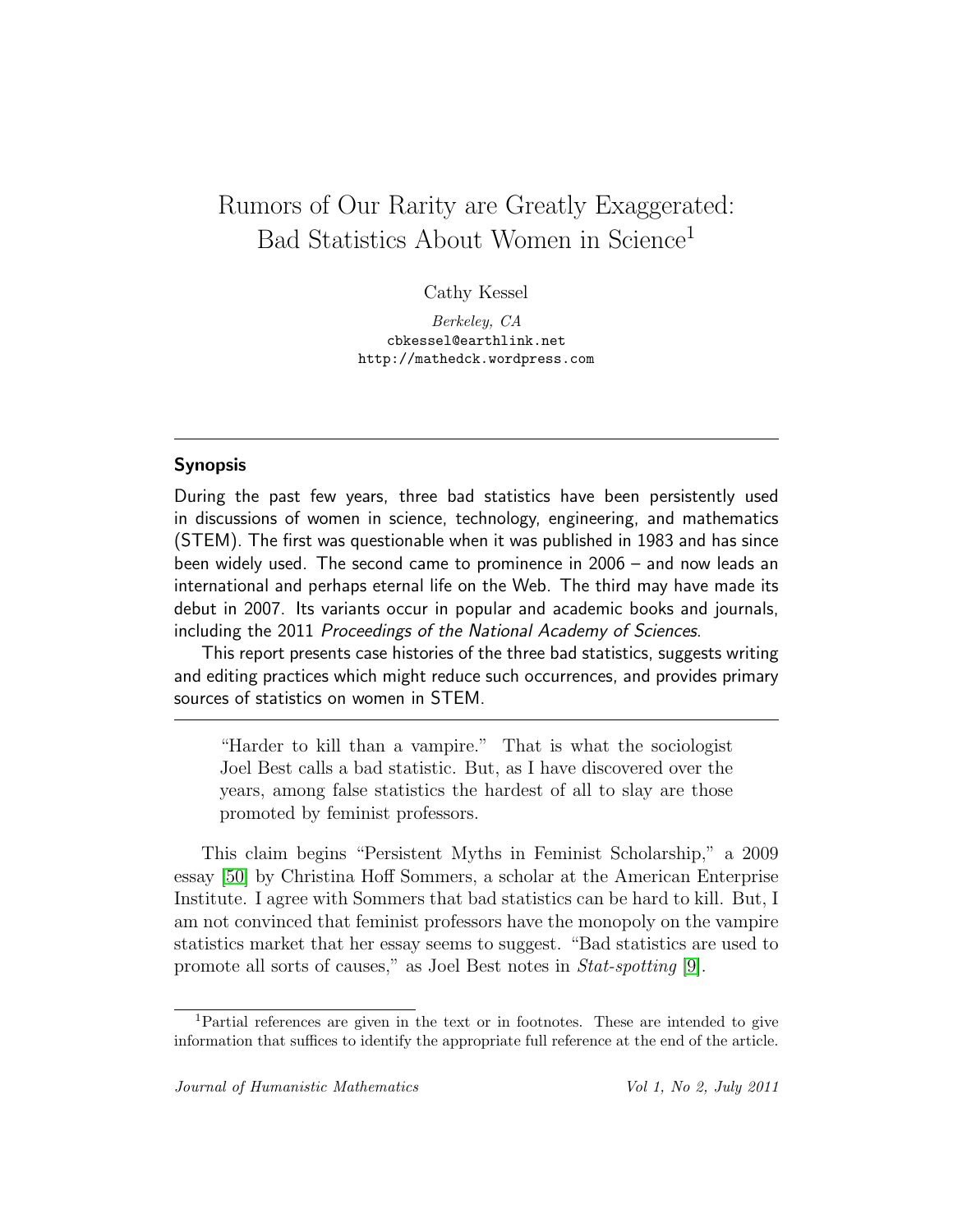During the past few years, I have noticed three bad statistics used in discussions of women in science, technology, engineering, and mathematics (STEM). The first was questionable when it was published in 1983 and has since been widely used. The second came to prominence in 2006 – and now leads an international and perhaps eternal life on the Web. The third may have made its debut in 2007. Its variants occur in popular and academic books and journals, including the 2011 Proceedings of the National Academy of Sciences.

In this article, I give case histories of the three bad statistics, mention writing and editing practices which might reduce such occurrences, and give primary sources of statistics on women in STEM. The bad statistics can be viewed from different perspectives, including bias and quantitative illiteracy. Both are discussed in the conclusion.

#### 1. The Solitary Statistic

In 1980, an article in *Science* reported large gender differences in scores on the quantitative section of the SAT (known as the SAT-M) taken by seventh and eighth graders [\[4\]](#page-20-1). There was no pretense that these occurred in a random sample.[2](#page-2-0) About 10,000 students had taken the test as part of a talent search for a program at Johns Hopkins University. The Science article resulted in headlines such as "Do Males Have a Math Gene?" (Newsweek) or "The Gender Factor in Math" (Time), (see Figure [1](#page-3-0) on the next page).

Three years later, talent search statistics were again featured in Science [\[5\]](#page-20-2). Between 1980 and 1983, about 64,000 students had participated. Two hundred and eighty of them scored 700 or above on the SAT-M – about 13 boys to every 1 girl.

During the next two decades, the talent searches continued at Johns Hopkins and were initiated at other universities, but  $-$  vampire-like  $-$  the 13 to 1 statistic never aged. Until 2005, it was reported without later statistics in journal articles (Behavioral and Brain Science, 1988 [\[2\]](#page-20-3); Current Directions in Psychological Science, 1992 [\[36,](#page-23-0) p. 62]; Psychological Science, 2000 [\[7,](#page-20-4)

<span id="page-2-0"></span><sup>2</sup>As Wai, Lubinski, & Benbow note of later studies using the talent search data, "As suggestive as these findings are, however, D. F. Lohman (personal communication, May 2007) noted one limitation: [they] were not based on random samples of the general population or even random samples of high-ability students," [\[56,](#page-25-0) p. 818].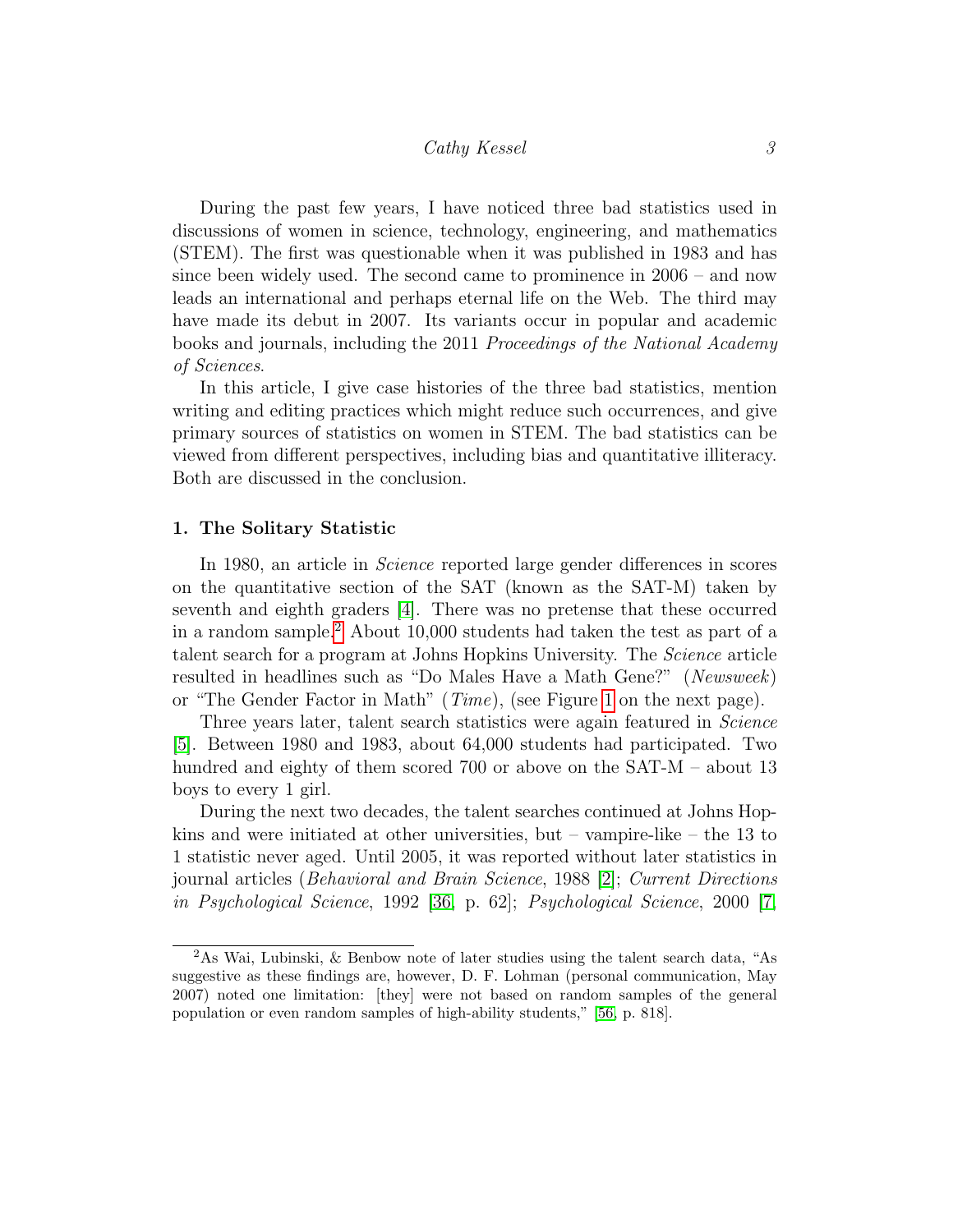## Do Males Have a Math Gene?

Can girls do main as well as boys? All

an girls do math as well as boys? All tude Test normally given to high-school seniors. In the results on the math portion they cannot. Most educators and feminists of the SAT-there was no appreciable dif-Newsweek, Dec. 15, 1980

### The Gender Factor in Math

A new study says males may be naturally abler than females

Time, Dec. 15, 1980

Until about the seventh grade, boys and Julian C. Stanley of Johns Hopkins Unigirls do equally well at math. In versity, males inherently have more early high school, when the emphasis mathematical ability than females.

Male superiority

Are boys born superior to girls in mathematical ability? The answer is probably Yes, say Camilia Stanley, researchers in the department of psychology at the Johns

The Chronicle of Higher Education, December, 1980

#### **BOYS HAVE SUPERIOR MATH ABILITY, STUDY SAYS**

Boys are inherently better at math than girls, according to an eight-year study of 10,000 gifted students. Coun-

> Education U.S.A., Dec. 15, 1980

Are Boys **Better** At Math?

> New York Times, Dec. 7, 1980

#### $SEX + MATH = ?$

Why do boys traditionally do better than girls in math? Many say it's because boys are encouraged to pursue

Family Weekly, Jan. 25, 1981

# **Study suggests boys** may be better at math

WASHINGTON (UPI) - Two psychologists said Friday boys are better than girls in math reasoning, and they urged educators to accept the fact that something more than social factors is re-Ann Arbor News,

Dec. 6, 1980

<span id="page-3-0"></span>Figure 1: 1980–1981 headlines. Reproduced, with permission of University of Chicago Press, from: Eccles, Jacquelynne S., "Social Forces Shape Math Attitudes and Performance", *Signs*, **11**:2 (1986: Winter) p. 367.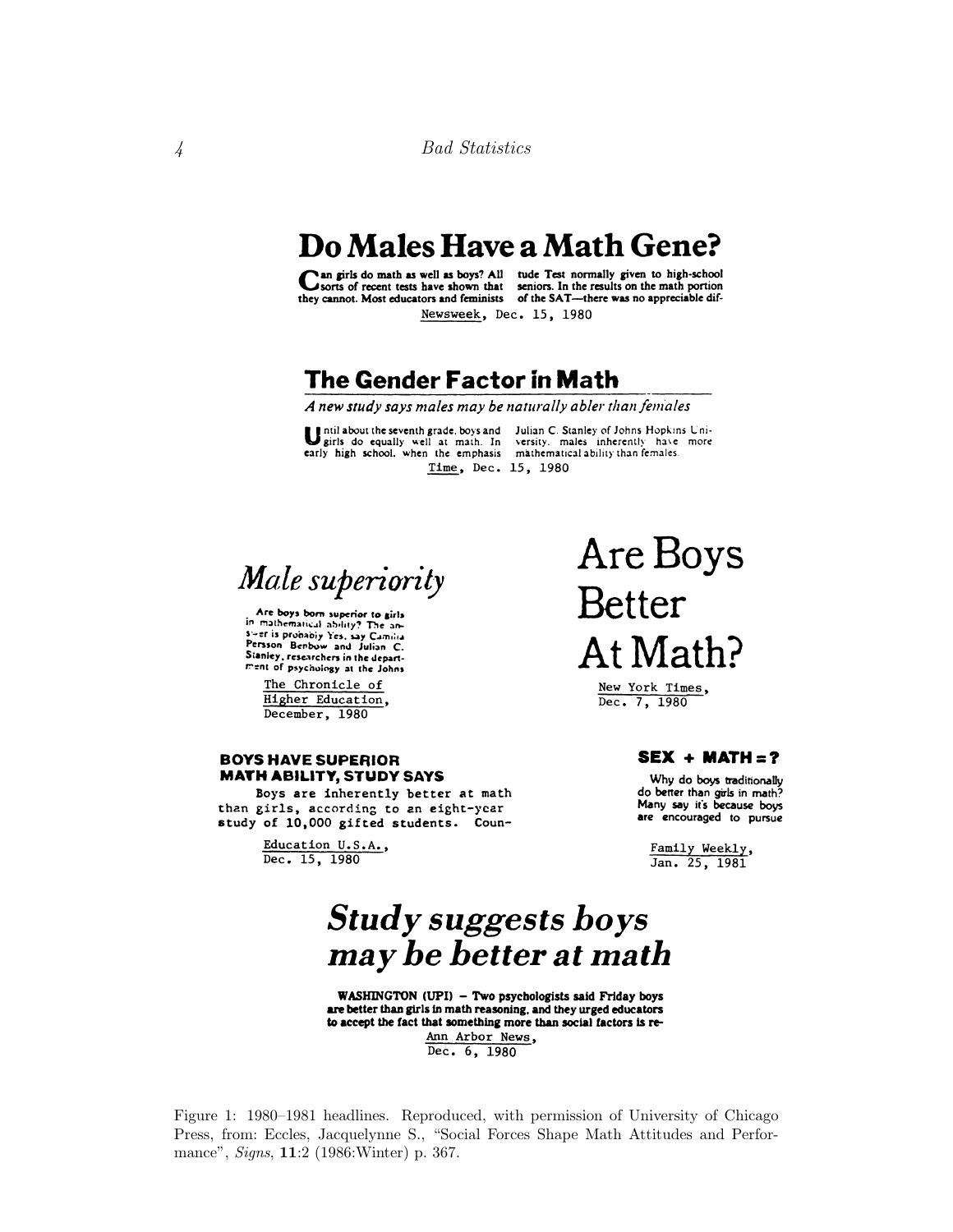p. 474]), scholarly books (Male, Female: The Evolution of Human Sex Differences, 1998 [\[23,](#page-22-0) p. 315]; International Handbook of Giftedness and Talent, 2000 [\[28,](#page-22-1) p. 640]; The Blank Slate: The Modern Denial of Human Nature, 2002 [\[46,](#page-24-1) pp. [3](#page-4-0)44–345]; *Gender Differences in Mathematics*, 2004 [\[22\]](#page-22-2)<sup>3</sup>). In 1991, the statistic appeared in a popular book Brain Sex: The Real Difference Between Men and Women [\[40,](#page-23-1) p. 16] – still in print and referenced by a more recently published popular book (Boys and Girls Learn Differently!, 2001 [\[25,](#page-22-3) pp. 16–17]). In 2003, the statistic appeared – still unaccompanied by later statistics – in The Essential Difference: Male and Female Brains and the Truth About Autism  $[1, p. 74]$  $[1, p. 74]$  $[1, p. 74]$  $[1, p. 74]$ <sup>4</sup>

So, what's the problem with reporting, years later, a solitary statistic from 1983? Nothing – if you are interested in discussing only what was known in 1983. However, to report this statistic without related later statistics is to suggest that nothing has since changed or more recent information does not exist. But, in Johns Hopkins talent search statistics collected between 1984 and 1991, the average 700-or-above boy to girl ratio was 5.7. The sample size was 243,428, considerably larger than the earlier samples. Talent searches conducted by Duke University between 1981 and 1992 produced an average 700-and-over ratio of 5.6. The sample size was 308,397. These findings were reported in conference proceedings rather than a high-circulation science magazine. They did not make headlines. In 2005, Hopkins researchers reported in High Ability Studies, a journal on giftedness, that the 700-andover ratio had dropped to 3 [\[12\]](#page-21-0). New ratios were also reported in a letter to the editor of the Johns Hopkins Magazine in 1997 [\[53\]](#page-24-2), and an interview in the Chronicle of Higher Education in 2005 [\[41\]](#page-23-2).

In 2006, these statistics were brought to more general attention in background material for a petition from the Association for Women in Mathematics. (Disclosure: I was then the president elect and helped to compile this material. For details, see my article "Perceptions and Research: Mathematics, Gender, and the SAT" in the Mathematical Association of America's newsletter *FOCUS* [\[29\]](#page-22-4).)

<span id="page-4-0"></span><sup>3</sup>Chapters 1 and 2 in [\[22\]](#page-22-2) discuss the attention given to the statistic, e.g., pages 14, 26. Other chapters cite it as evidence of the distribution of mathematical ability or performance, e.g., pages 66, 189.

<span id="page-4-1"></span><sup>4</sup>Although [\[5\]](#page-20-2) is cited on p. 72, the 13 to 1 ratio makes its appearance on p. 74 with no mention of the talent search and no footnote: "if you look at those people scoring above 700, the sex ratio is 13:1 (men to women)."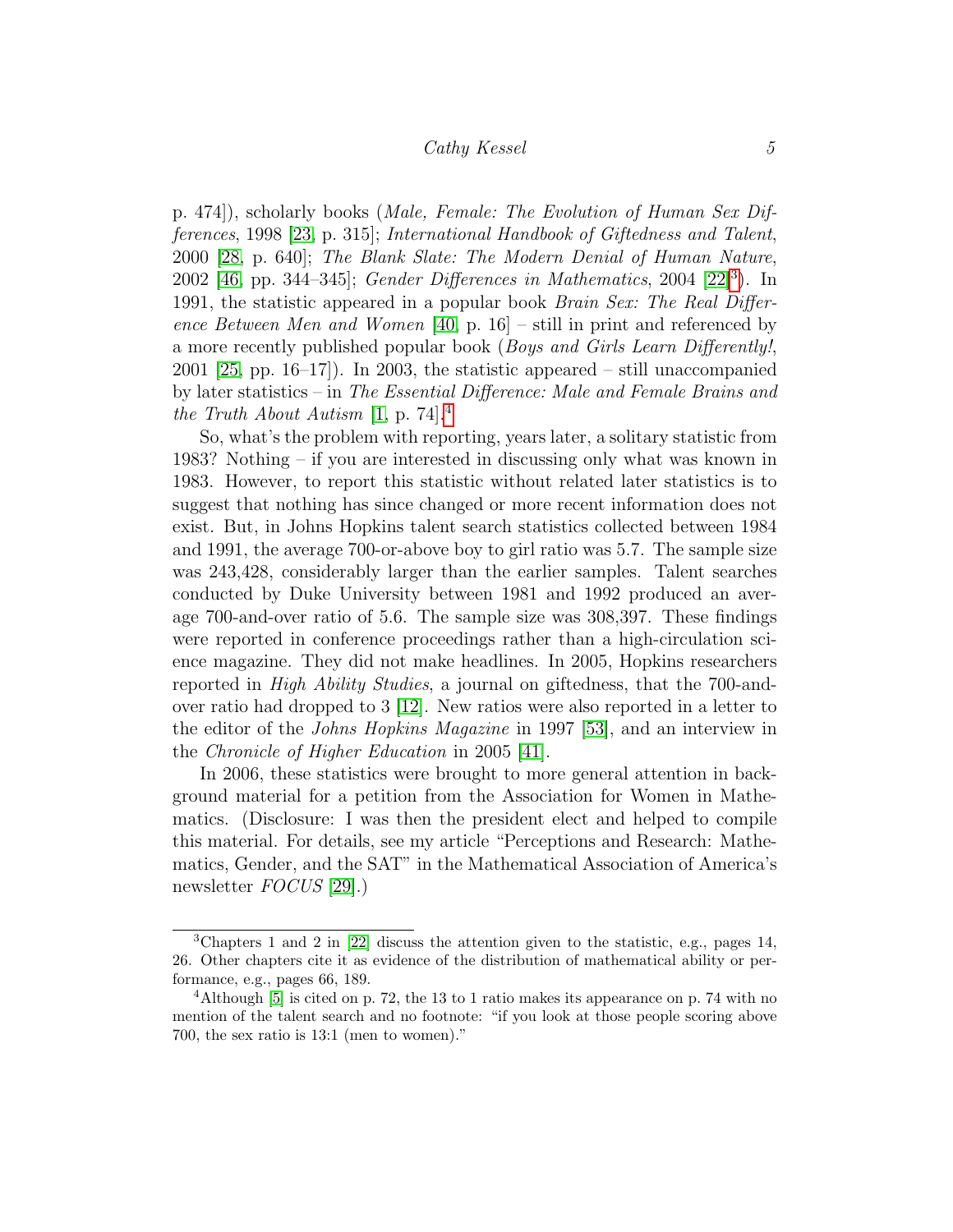Table 1: Talent Search sample sizes with 700-and-over ratios reported before 2006. Table is reproduced from  $[29]$ . Numbers are derived from data in  $(a)$ .  $[3, p. 472]$  $[3, p. 472]$ ;  $(b)$ .  $[11,$ p. 206]; (c). [\[53\]](#page-24-2); (d). [\[12\]](#page-21-0); (e). [\[6,](#page-20-7) p. 656] [reports a different ratio and an overall sample size of  $23,736$ ; (f). [\[3\]](#page-20-6) and [\[2,](#page-20-3) p. 172]; (g). [2, p. 172]; (h). [\[24\]](#page-22-5).

| Year                   |                          | N                        |                   | N scoring 700 or above   | <b>M/F Ratio</b><br>Scores $\geq 700$ |                |  |
|------------------------|--------------------------|--------------------------|-------------------|--------------------------|---------------------------------------|----------------|--|
|                        | <b>Total</b>             | M                        | F                 | M                        | F                                     |                |  |
|                        |                          |                          | <b>Hopkins</b>    |                          |                                       |                |  |
| 1972-1979 <sup>a</sup> | 9,927                    | 5,674                    | 4,253             | $\overline{\phantom{0}}$ | $\overline{\phantom{0}}$              |                |  |
| 1980-1982 <sup>b</sup> | 39,820                   | 19,883                   | 19,937            | 113                      | 9                                     | 12.6           |  |
| 1984-1991 <sup>b</sup> | 243,428                  | 122,185                  | 121,063           | 622                      | 106                                   | 5.7            |  |
| 1997c                  |                          |                          |                   | -                        |                                       | $\overline{4}$ |  |
| $2005^d$               | $\overline{\phantom{0}}$ | $\overline{\phantom{0}}$ |                   | $\overline{\phantom{0}}$ | $\overline{\phantom{0}}$              | 3              |  |
|                        |                          |                          | <b>Nationwide</b> |                          |                                       |                |  |
| 1980-1982 <sup>a</sup> | ~1000e                   | -                        |                   | 147                      | 11                                    | 13             |  |
| $1983^{f}$             |                          |                          |                   | 121                      | 12                                    | 10             |  |
| 1980-19838             | $\overline{\phantom{0}}$ | -                        |                   | 268                      | 23                                    | 12             |  |
|                        |                          |                          | Duke              |                          |                                       |                |  |
| 1981-1983h             | 39,754                   | 19,157                   | 20,597            | 32                       | 3                                     | 10.7           |  |
| 1984-1986              | 73,278                   | 35,424                   | 37,854            | 54                       | 6                                     | 9.0            |  |
| 1987-1989              | 92,268                   | 44,642                   | 47,626            | 94                       | 6                                     | 15.7           |  |
| 1990-1992              | 103,097                  | 50,231                   | 52,866            | 91                       | 33                                    | 2.8            |  |
| 1981-1992              | 308,397                  | 149,454                  | 158,943           | 271                      | 48                                    | 5.6            |  |

In 2007, old and new ratios were given in two publications addressed to a wide academic audience: a book called Why Aren't More Women in Science? [\[14\]](#page-21-2) and an article in Psychological Science in the Public Interest [\[26\]](#page-22-6). However, a popular book published a year later (The Sexual Paradox: Men, Women, and the Real Gender Gap) cited only the 13 to 1 ratio [\[47,](#page-24-3) p. 25].[5](#page-5-0)

This is the case for some, but not all, chapters of The Science on Women and Science, "a collection of articles by distinguished scholars," published in 2009 [\[51\]](#page-24-4). It was edited by Christina Hoff Sommers, whose claim begins this article. I tabulate the talent search ratios cited in [\[51\]](#page-24-4) in Table [2.](#page-6-0)

In March 2010, Sommers wrote in Forbes Magazine [\[52\]](#page-24-5) that efforts to encourage women in science "should take into account the true state of the research on gender and science – not just the assertions of impassioned activists."

It may be more difficult that Sommers thinks to agree on the "true state

<span id="page-5-0"></span><sup>&</sup>lt;sup>5</sup>Interestingly, *Why Aren't More Women in Science?* which mentions later talent search ratios is cited in *The Sexual Paradox*, but the later talent search ratios are not. The author did not reply to my May 2008 query about this matter.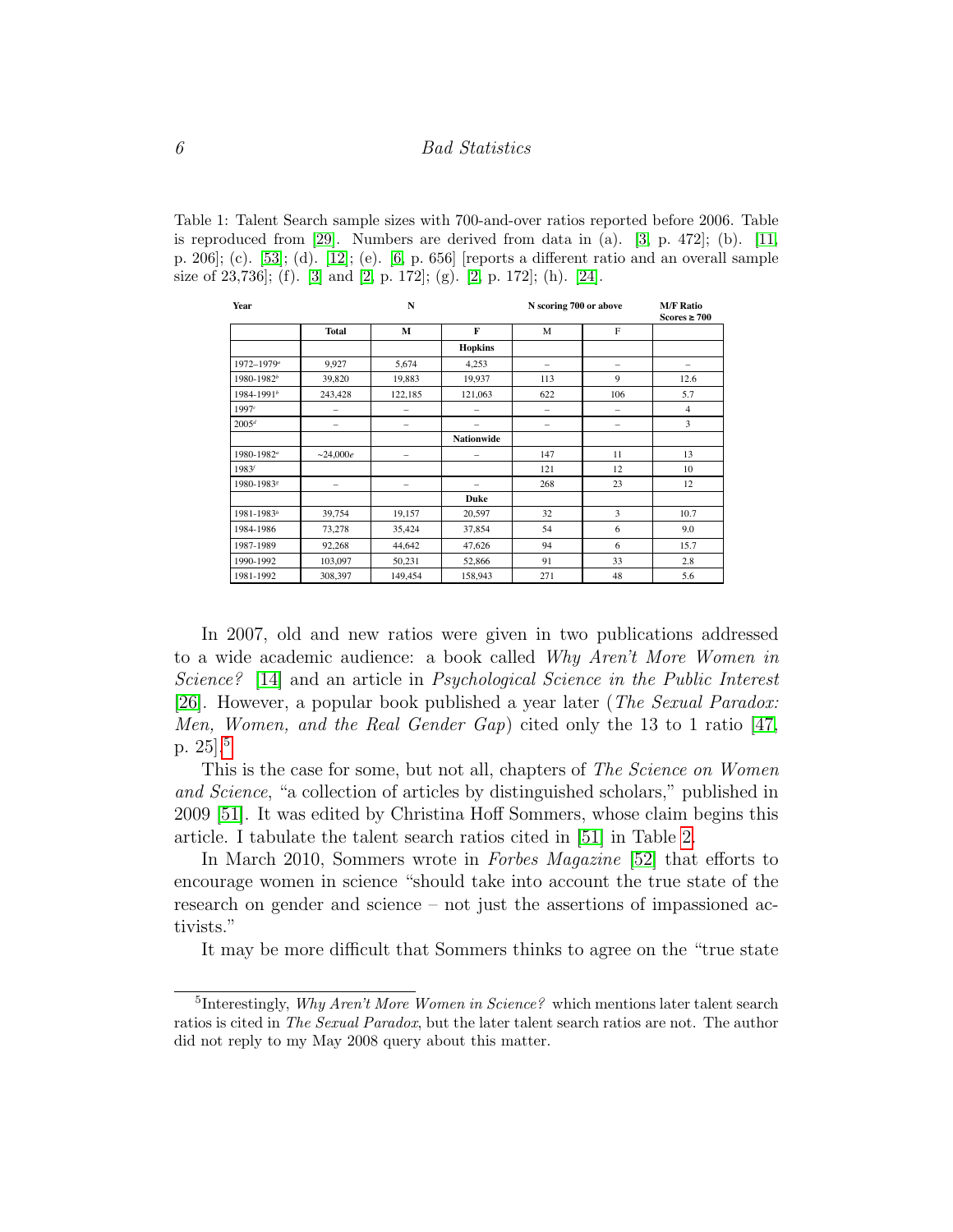### $\label{eq:cathyKessel} \begin{array}{cc} Cathy\ Kessel \end{array} \qquad \qquad \gamma$

| Chapter author                        | Ratio cited and description of population                                                                                                                                                                                                                                                                                                                                                                                       |
|---------------------------------------|---------------------------------------------------------------------------------------------------------------------------------------------------------------------------------------------------------------------------------------------------------------------------------------------------------------------------------------------------------------------------------------------------------------------------------|
| Simon Baron-Cohen, p. 13              | 13 to 1 "among individuals who score above<br>700 (out of a possible 800) points, the sex ra-<br>tio is thirteen to one (men to women)." Baron-<br>Cohen cites Geary's 1996 article in Behavioral<br>and Brain Sciences which gives the source, "The<br>ratio of boys to girls at the lower end of SAT-M<br>scores is a rather modest 1.5:1, but increases to<br>13:1 for those scoring $> 700$ (Benbow & Stanley<br>$1983)$ ." |
| Jerre Levy & Doreen Kimura,<br>p. 214 | 11 to 1 "among those [children aged 12 or 13]<br>who scored 700 or above on the math SAT."                                                                                                                                                                                                                                                                                                                                      |
| Amy Wax, p. 163, note 27              | 13 to 1 in "studies of profoundly gifted early ado-<br>lescents." New ratios are not given. Wax writes<br>"that pronounced male advantage has strongly<br>moderated recently" and cites sources that give<br>the ratios.                                                                                                                                                                                                        |
| Richard Haier, p. 192                 | 3 to 1 down from 13 to 1 in Johns Hopkins stud-<br>ies of mathematically precocious youth.                                                                                                                                                                                                                                                                                                                                      |

<span id="page-6-0"></span>Table 2: Talent search ratios cited in The Science on Women and Science.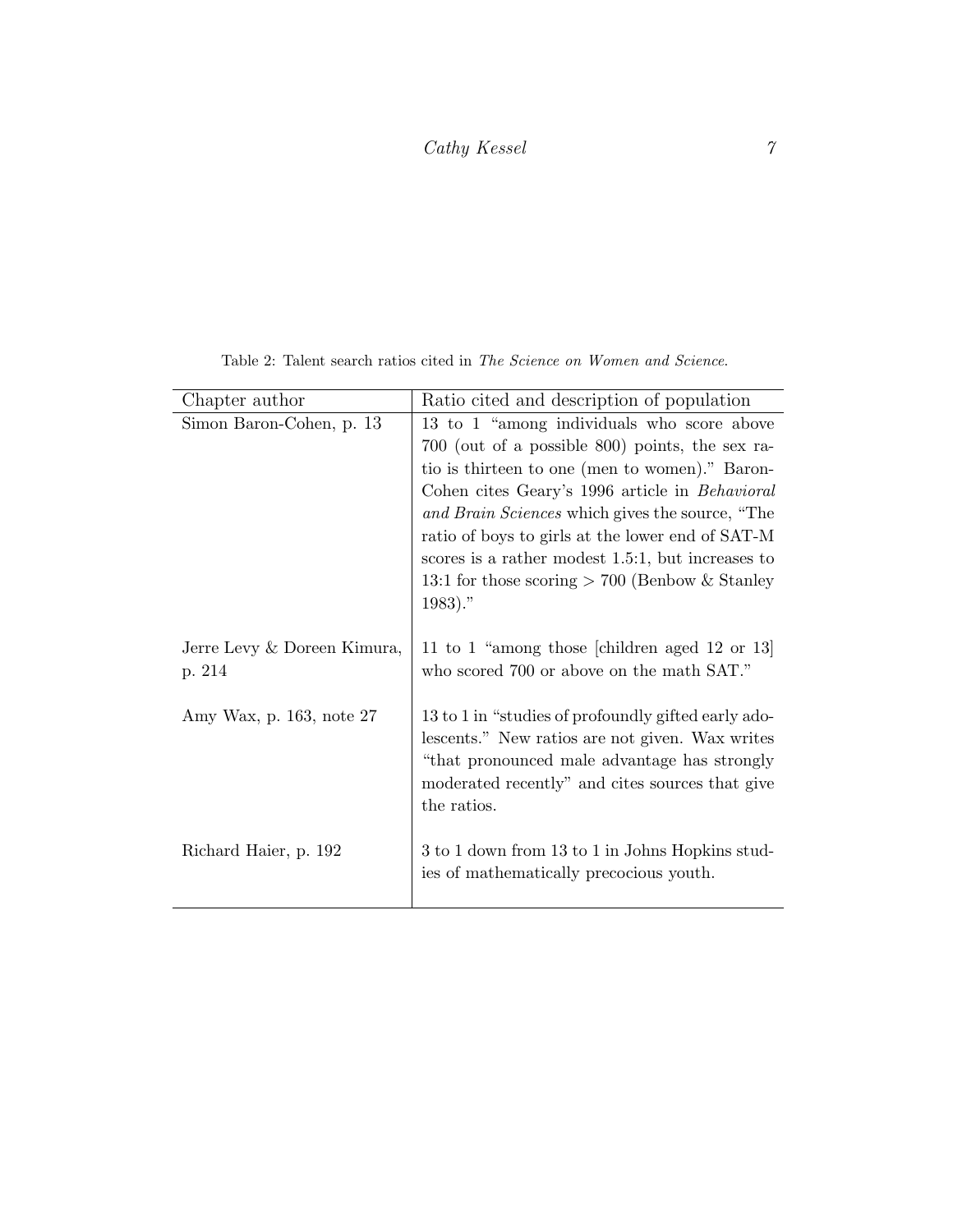of the research on gender and science," but researchers can, at least, endeavor to cite current statistics accurately and to interpret them with care.

Citing current talent search statistics has now become easier. In June 2010, statistics from the Duke talent searches between 1981 and 2010 were published in an academic journal [\[57\]](#page-25-1) and the drop in the 13 to 1 ratio was publicized in the New York Times [\[54\]](#page-24-6). Whether the statistics from the Duke samples have been interpreted with care is another matter [\[30\]](#page-22-7).

After two decades, the 13 to 1 ratio has stopped being solitary, but this change coincided with the creation of two new vampire statistics.

#### 2. The Fabricated Statistic

In August of 2006, a new book called *The Female Brain* appeared, written by a psychologist at the University of California [\[10\]](#page-20-8). It publicized the "finding" that "Women use 20,000 words per day, while men use 7,000." "Women talk almost three times as much as men, study finds," said headlines that spread from nation to nation across the World Wide Web. The book became a bestseller.

Word use was part of the evidence that "the female brain" is a "lean, mean communicating machine" which compels its owner(s) to connect and communicate. According to The Female Brain, opportunities to connect and communicate are not part of science and engineering, thus women tend to avoid these careers.

Comments on the Web said the "finding" that women talked more than men was so obvious that it didn't need a study. But at least one linguist thought it was very strange. Mark Liberman noted that studies of conversations had found that, on average, that men talk slightly more than women or there was no gender difference. And, where were the studies of daily word use? In his posts on [Language Log,](http://languagelog.ldc.upenn.edu/nll/) Liberman discussed the available evidence at length [\[35\]](#page-23-3) and summarized it in a 2006 Boston Globe article [\[34\]](#page-23-4). His conclusion: Although The Female Brain lists numerous scientific articles in its bibliography, the ultimate source for this claim was apparently a self-help book – not scientific studies.

The next year, a scientific study of daily word use was published [\[39\]](#page-23-5). Its abstract says:

Women are generally assumed to be more talkative than men. Data were analyzed from 396 participants who wore a voice recorder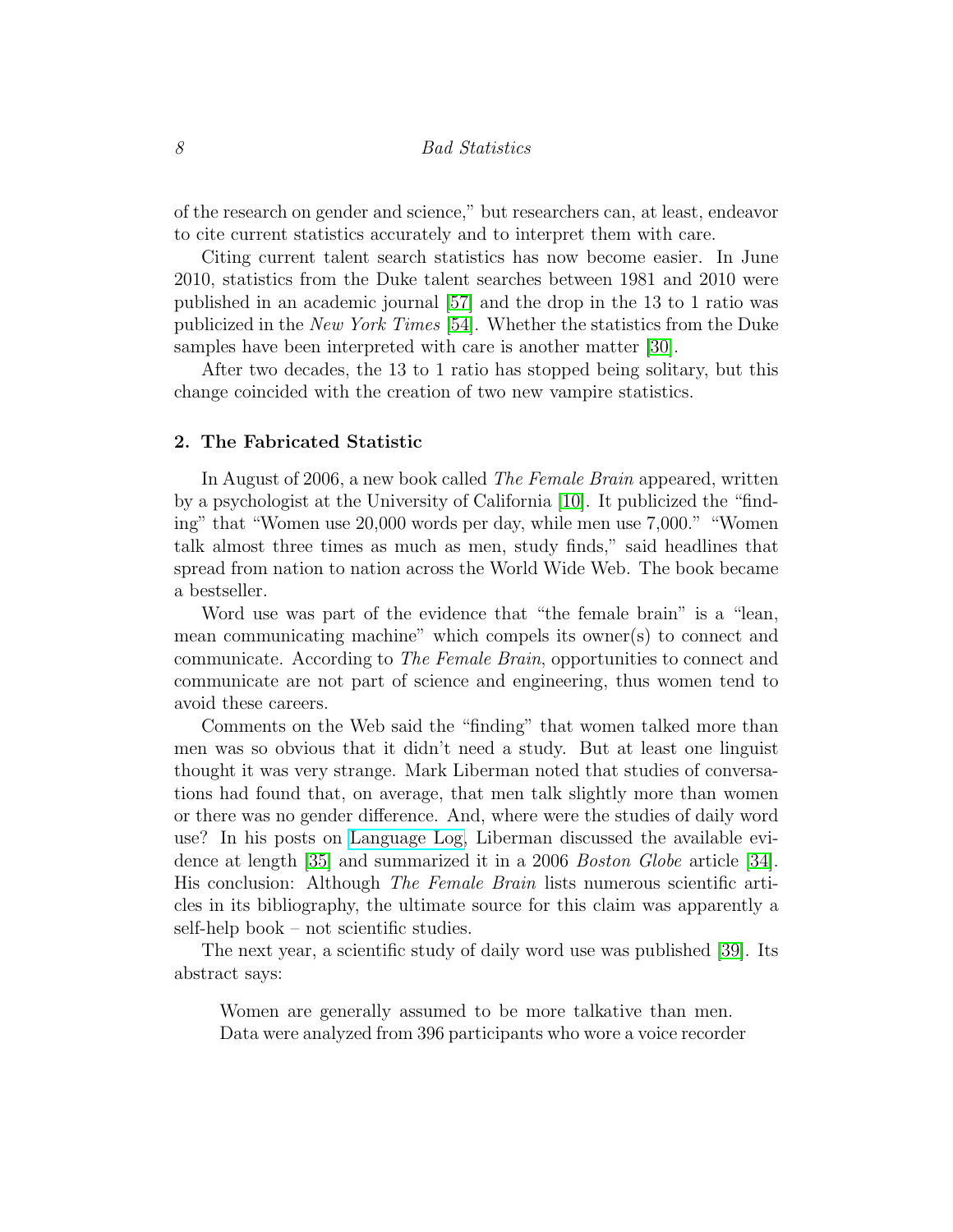that sampled ambient sounds for several days. Participants' daily word use was extrapolated from the number of recorded words. Women and men both spoke about 16,000 words per day.

One such study is not conclusive evidence – but it certainly doesn't support "women talk three times more than men."

Later editions of The Female Brain do not say, "Women use 20,000 words per day, while men use 7,000." But, as Liberman notes, they do say, "[W]omen, on average, talk and listen a lot more than men. The numbers vary, but on average girls speak two to three times more words per day than boys" (p. 36). No reference is given.

And – harder to kill than a vampire – "Women talk almost three times as much as men" remains on the Web.

#### 3. The Garbled Statistic

Like *The Female Brain*, "The Science of Sex Differences in Science and Mathematics," published in Psychological Science in the Public Interest in 2007, discusses the idea that women, more than men, avoid careers in academic science [\[26\]](#page-22-6). Although it reports old and new talent search ratios on pages 12 and 13, as I read page 14, I noticed other statistics that seemed outdated – or just plain wrong. These were in a table labeled "Representation of Women Among Tenure-Track Faculty in Elite Universities in Physical Science, Mathematics, and Engineering." In particular, women were supposedly 8.3% of tenure-track faculty at "elite" mathematics departments. The cited source was old (1997) and unlikely – an article on intelligence rather than a survey.

Of course, the 8.3% could have been correct, depending on what "elite" meant. After all, I knew of one elite mathematics department that hadn't hired any tenure-track women during a ten-year period. With the right choice of departments, one could probably produce 8.3%. However, a 2002 survey listed in the bibliography and cited near the statistics seemed like a good candidate for the source – and, in fact, the numbers suggest that it was; see Table [3.](#page-9-0)

The *Psychological Science* numbers matched those from the survey, but the categories didn't. In the survey, these numbers indicated the percentages of women in all tenured or tenure-track positions at the top 50 departments – not the percentages of women in tenure-track positions as stated in the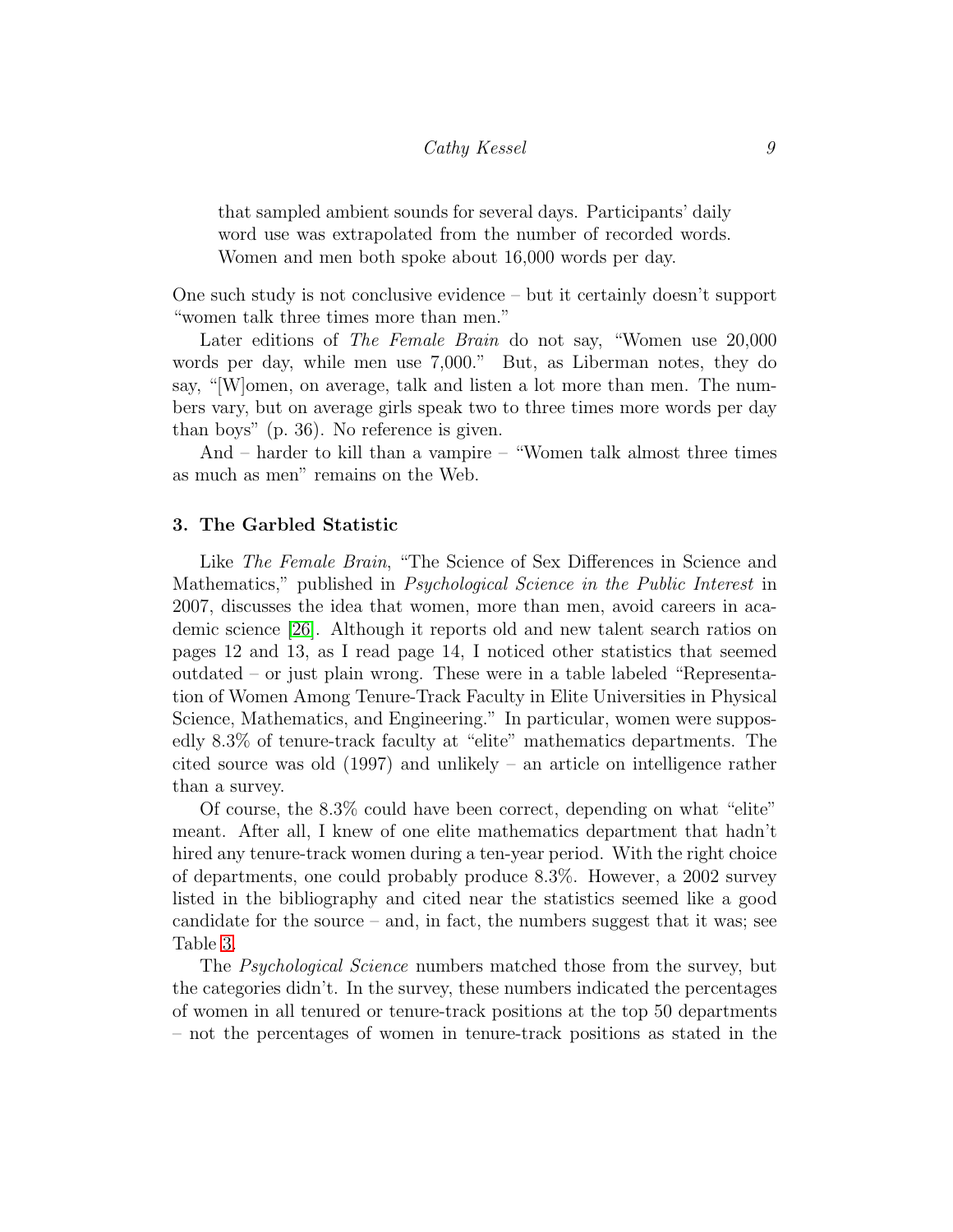<span id="page-9-0"></span>Table 3: Percentages of female faculty members at the top 50 departments in 2002. Reproduced with permission from Nelson & Rogers, 2004, A National Analysis of Diversity in Science and Engineering Faculties at Research Universities, p. 6. Note that this report was updated in 2005.

| Discipline             | Assistant | Assistant | " $Full"$ | All      |
|------------------------|-----------|-----------|-----------|----------|
|                        | Professor | Professor | Professor | Ranks    |
| Chemistry (FY2003)     | $21.5\%$  | $20.5\%$  | 7.6%      | 12.1\%   |
| Math                   | 19.6%     | 13.2%     | $4.6\%$   | $8.3\%$  |
| Computer Science       | 10.8%     | 14.4%     | 8.3%      | 10.6%    |
|                        |           |           |           |          |
| Astronomy (FY2004)     | $22.0\%$  | $16.5\%$  | $9.5\%$   | 12.6%    |
| Physics                | 11.2%     | $9.8\%$   | $4.6\%$   | $6.6\%$  |
| Chemical Engineering   | 21.4%     | 19.2%     | $4.4\%$   | $10.5\%$ |
| Civil Engineering      | 22.3%     | 11.5%     | 3.5%      | $9.8\%$  |
| Electrical Engineering | 10.9%     | $9.8\%$   | $3.8\%$   | $6.5\%$  |
| Mechanical Engineering | 15.7%     | $8.9\%$   | $3.2\%$   | $6.7\%$  |

Psychological Science article. As do many surveys of faculty demographics, this survey found a substantial difference between the percentages of women who were assistant professors and in all ranks. In mathematics, women were 8.3% of all ranks: 19.6% of assistant professors, 13.7% of associate professors, and 4.6% of full professors. No information about correlation between rank and tenure status was collected.<sup>[6](#page-9-1)</sup>

In 2007, the survey of the top 50 STEM departments was repeated. Again, it did not collect information about correlation between tenure status and rank. As occurs often in recent surveys of STEM faculty demographics, the percentages of women in most categories had increased. In mathematics, women were 28% of assistant professors at the "top 50" departments rather than 19% that they were five years earlier; see Table [4.](#page-10-0)

In 2008, a magazine called The American published an article about women in science called "Why Can't a Woman be More like a Man?" [\[49\]](#page-24-7). It said:

Women comprise just 19 percent of tenure-track professors in

<span id="page-9-1"></span><sup>6</sup>Nelson, personal communication, July 12, 2011.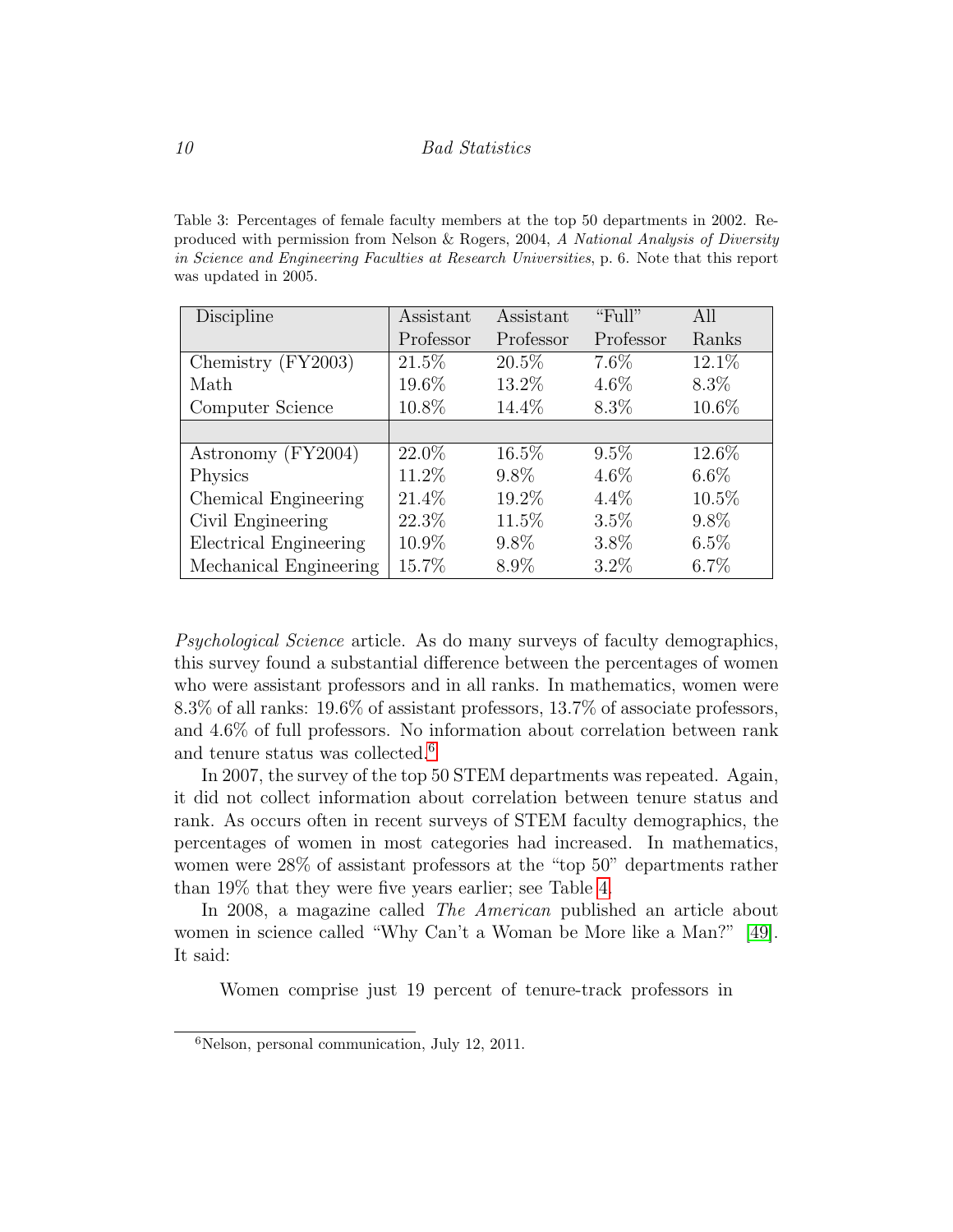|       | Departments 1-50 FY2007 |         |         |        | Departments 51-100 FY2007 |               |         | Discipline            |
|-------|-------------------------|---------|---------|--------|---------------------------|---------------|---------|-----------------------|
| asst  | assoc                   | prof    | all     | asst   | assoc                     | prof          | all     |                       |
| 21.7% | 21.3%                   | 9.7%    | 13.7%   | 20.6%  | 17.6%                     | 9.9%          | 13.8%   | Chemistry             |
| 28.0% | 15.5%                   | $7.2\%$ | 12.1\%  | 25.2%  | 22.5%                     | $6.9\%$       | 14.1\%  | Math                  |
| 19.5% | 11.3%                   | 11.5%   | 13.5%   | 20.8%  | 12.0%                     | $8.0\%$       | 12.8%   | Computer Sci          |
|       |                         |         |         |        |                           |               |         |                       |
| 25.3% | 21.6%                   | 12.3%   | 15.8%   |        |                           | not available |         | Astronomy**           |
| 17.5% | 12.6%                   | $6.8\%$ | $9.5\%$ | 15.6%  | 14.3%                     | $4.9\%$       | 8.6%    | Physics               |
| 23.7% | 17.8%                   | 8.3%    | 12.9%   | 25.3%  | 17.4%                     | 4.9%          | 12.1%   | Chemical Engr         |
| 25.3% | 14.3%                   | 7.1%    | 12.7%   | 23.8%  | 14.8%                     | 7.0%          | 13.8%   | Civil Engr            |
| 14.5% | 14.1\%                  | $6.2\%$ | $9.7\%$ | 17.4\% | 10.2%                     | $4.5\%$       | 9.1%    | Electrical Engr       |
| 18.2% | 12.0%                   | $4.9\%$ | $9.0\%$ | 17.6%  | 11.8%                     | $3.3\%$       | $8.4\%$ | Mechanical Engr       |
|       |                         |         |         |        |                           |               |         |                       |
| 30.7% | 16.0%                   | $8.5\%$ | 15.1%   | 31.0%  | 25.2%                     | $9.0\%$       | 17.8%   | Economics             |
| 35.9% | $30.1\%$                | 17.4%   | 25.6%   | 38.6%  | 28.1\%                    | 17.9%         | 26.8%   | Political Science     |
| 57.9% | 45.6%                   | 28.0%   | 39.7%   | 53.7%  | 45.9%                     | 28.6%         | 39.8%   | Sociology             |
|       |                         |         |         |        |                           |               |         |                       |
| 44.8% | 41.9%                   | 29.9%   | 36.0%   | 52.9%  | 46.5%                     | 28.9%         | 39.0%   | Psychology            |
| 36.0% | 30.9%                   | 17.7%   | 24.8%   | 33.9%  | 28.7%                     | 16.9%         | 23.9%   | <b>Biological Sci</b> |
| 28.6% | 21.7%                   | 10.6%   | 16.1%   | 27.7%  | 19.7%                     | 12.4%         | 17.1\%  | Earth Sciences        |

<span id="page-10-0"></span>Table 4: Percentages of female faculty members at the top 100 departments in 2007. Reproduced with permission from Nelson, Brammer, & Rhodes, 2007, A National Analysis of Diversity in Science and Engineering Faculties at Research Universities, p. 15. \*\* indicates that the top 40 (rather than 50) astronomy departments were surveyed. Note that this report was updated in 2010.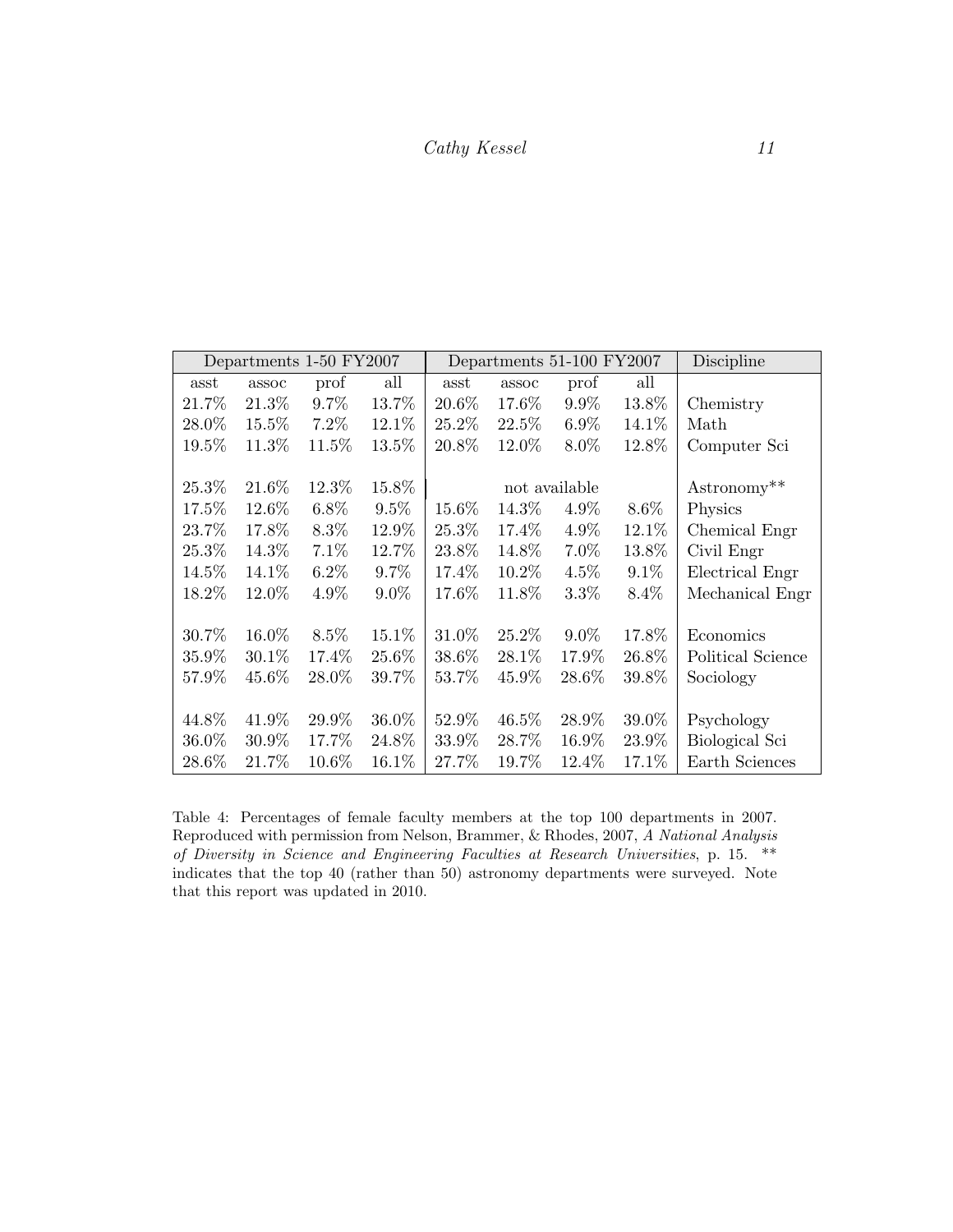math, 11 percent in physics, 10 percent in computer science, and 10 percent in electrical engineering.

This time I couldn't guess the source of the numbers – but readers of this article will. These numbers were not only rounded in an unusual way and relabeled ("assistant professor" was replaced by "tenure-track"), but out of date.

Most importantly, this information was not identified as pertaining to the "top 50 departments" or even "elite" departments. It appeared to refer to departments at all colleges and universities. There is no reason to assume that the situation for elite universities is the same as that for all academic institutions. In many surveys of faculty demographics, the percentage of female tenured or tenure-track faculty is inversely proportional to the prestige of the institution. For example, in mathematics, the 2005 Conference Board of the Mathematical Sciences Survey found women were 33% of tenure-track professors in MA-granting departments, but 28% of those in PhD-granting departments. (See [American Association of University Professors surveys](http://www.aaup.~org/AAUP/pubsres/research/geneq2006.htm) for other examples.) So, I was quite puzzled to see The American's figures which seemed to say that women were, on average, 19% of tenure-track faculty in all mathematics departments – elite and otherwise.

I contacted the editor of The American. The author sent me the source, an article in *Science* [\[27\]](#page-22-8) which gave – correctly – the findings of the 2002 survey. I replied, mentioning the 2007 survey and recent results for mathematics. The American did not post an update or correction. (However, the author, Christina Hoff Sommers, used the 2007 numbers for assistant professors in her chapter for The Science on Women and Science [\[51\]](#page-24-4), but again neglected to mention that these referred to assistant professors at the "top 50" universities, not universities in general.)

Harder to kill than a vampire – the two sets of published "statistics" on the percentage of female tenure-track professors in science and engineering remain on the Web.

But, surely no one would use those. Not only were they obviously wrong (at least to the cognoscenti), but readers might easily guess that they came from secondary sources and look for the primary sources.

So, imagine my surprise, when I read in August of 2009:

Nearly half of all physicians and biologists are females, as are the majority of new psychologists, veterinarians, and dentists, suggesting that women have achieved equality with men in the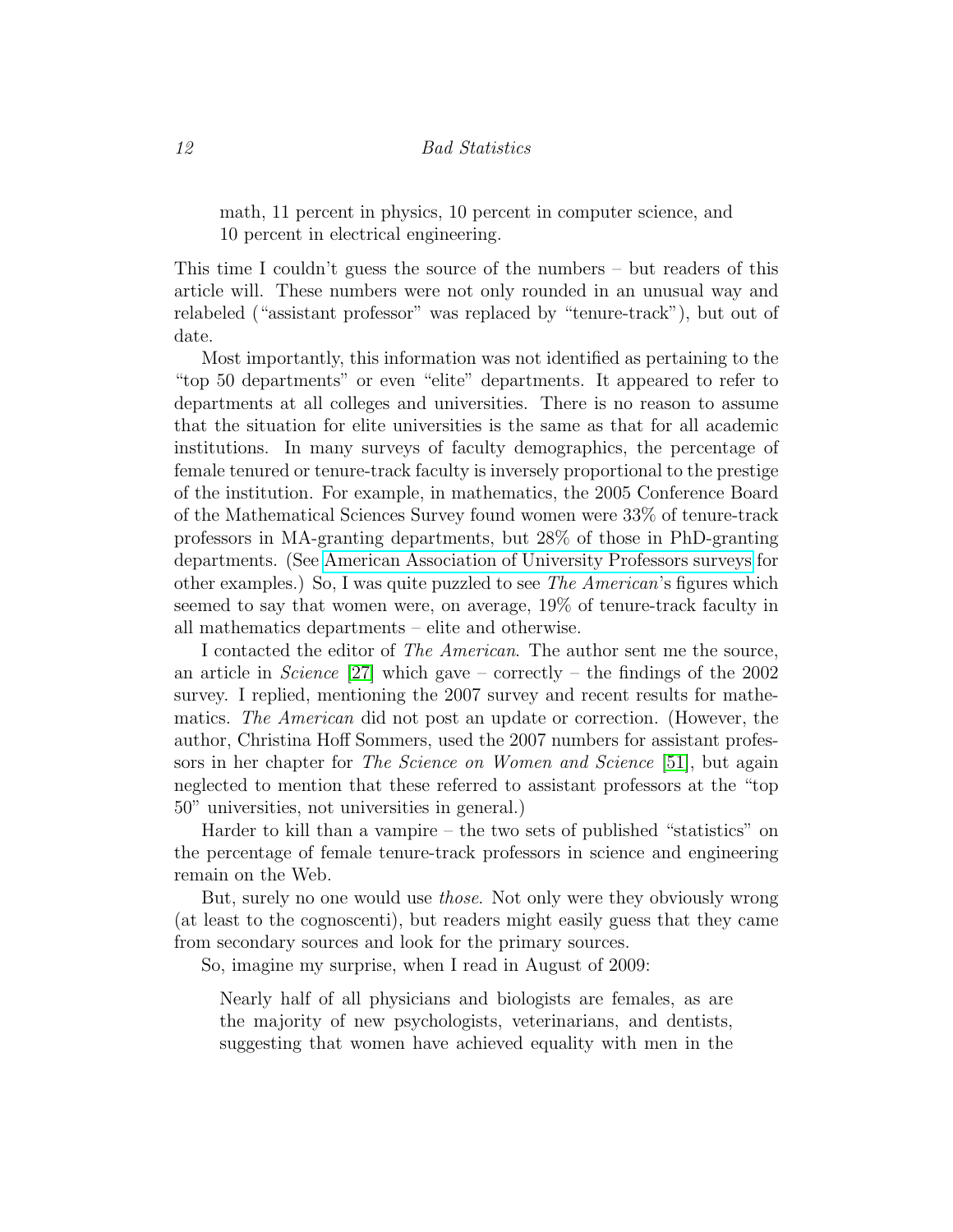workforce. But the ranks of professionals in math-intensive careers remain lopsidedly male; up to 93% of tenure-track academic positions in some of the most mathematically-oriented fields are held by men.

Thus begins the advertising copy for a book called The Mathematics of Sex [\[16\]](#page-21-3). Where does the 93% come from? I have not found a reference for it in the book, but I think that I can guess its origins.

In 2008, one of the authors of The Mathematics of Sex gave a talk at the Templeton Foundation. His slides, posted on the Web,<sup>[7](#page-12-0)</sup> reproduce the Psychological Science percentages. These are followed 55 slides later by percentages which appear to be derived from The American, although a source is not given.

The smallest percentage in the *Psychological Science* list is  $7\%$  when rounded. Subtract the 7% from 100%. Drop the "elite" and you get 93% of tenure-track professors in some subfields of engineering are men.

But, some readers will be screaming, even if the statistics were correct, you can't drop the "elite"! Doesn't everyone in academe know that statistics about elite universities do not necessarily describe all universities? (Does anyone think the average university has an endowment the size of Harvard's? Does anyone think the average university has salaries like Princeton's?) Doesn't everyone in academe know that without other modifiers "tenure-track positions" is likely to be interpreted as referring to academic institutions in general?

Apparently someone involved in the production of the book did not think of these things. Maybe it was a research assistant, or an author, or a copy editor – or some unhappy concatenation of the three.

I arrived at this conjecture, after much puzzlement, with the aid of Joel Best's books on statistics [\[8,](#page-20-9) [9\]](#page-20-0). In any event, two rather different groups of

<span id="page-12-0"></span><sup>7</sup>Ceci, <http://www.templetonfellows.org/program/SteveCeci.pdf>, accessed July 19, 2011; see slides 12 and 67. Departing from the focus on "tenure track" or perhaps taking "tenure track" as a synonym for "assistant professor," Ceci, Williams, & Barnett stated in 2009 [\[15\]](#page-21-4): "The picture is the same across many science fields: Women are not being hired as assistant professors at the rate that they are earning PhD degrees." In the 2007 diversity survey, this was particularly noticeable for psychology. However, in most "math-intensive" fields, including mathematics, percentages of female assistant professors at the top 100 departments were close to or exceeded percentages of female recent PhDs. See Kessel & Nelson, 2011 [\[32\]](#page-23-6).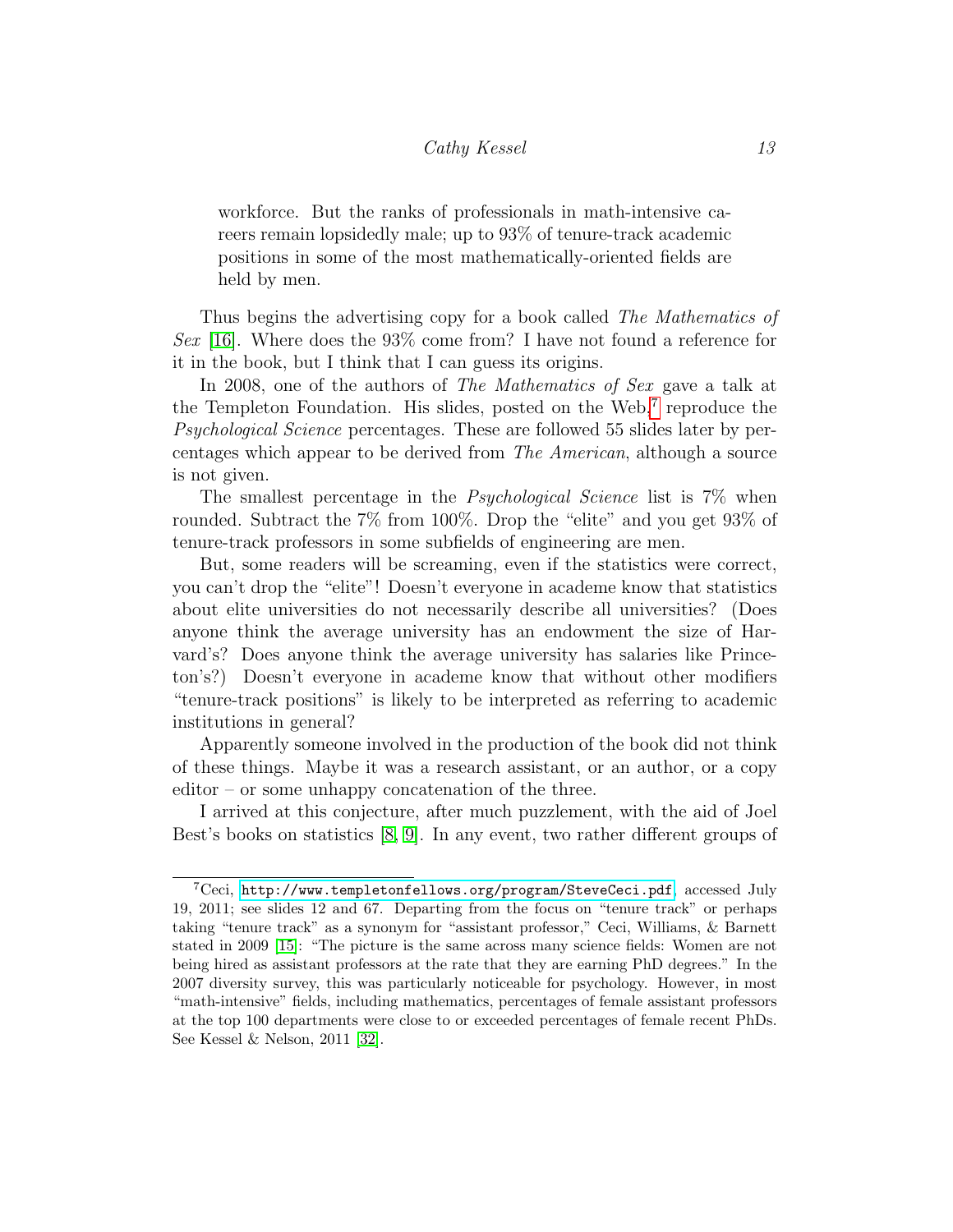#### 14 Bad Statistics attached, I included a figure pointing out the errors in the *Psychological Science* table.



<span id="page-13-1"></span>Figure 2: Analysis of the *Psychological Science* table. Due to copyright restrictions, I have not reproduced the table. However, the entire article may be downloaded at the URL given in the figure ([http://134.173.180.115/berger/pdf/Halpern2007.SciSexDif.](http://134.173.180.115/berger/pdf/Halpern2007.SciSexDif.Pub.pdf) [Pub.pdf](http://134.173.180.115/berger/pdf/Halpern2007.SciSexDif.Pub.pdf), accessed July 19, 2011).

"statistics" about tenure-track women in STEM were published in 2009:

Anywhere from 64% to 93% of the professors on tenure track in these [mathematically intensive] fields are men. (The Mathemat-ics of Sex [\[16\]](#page-21-3), p. ix)

Women comprise just 28 percent of tenure-track professors in math, 18 percent in physics, 20 percent in computer science, and 14 percent in electrical engineering. (The Science on Women and *Science* [\[51\]](#page-24-4), p. 80).

I wrote to authors of The Mathematics of Sex in August 2009,<sup>[8](#page-13-0)</sup> expressing my concern that their statistics had serious flaws and contrasting these statistics with others from primary sources (including the diversity survey). Among the tables of statistics that I attached, I included a figure pointing out the errors in the Psychological Science table (see Figure [2\)](#page-13-1).

The authors replied, but did not indicate to me any interest in correcting their statistics or telling me their source. However, they did contact the principal investigator for the diversity surveys.<sup>[9](#page-13-2)</sup>

They published a somewhat more accurate version of the diversity survey statistics in October 2010 [\[17\]](#page-21-5):

<span id="page-13-0"></span><sup>8</sup>Although the book's publication date is 2010, copies were available in 2009. As discussed in [\[31\]](#page-22-9), the 2007 diversity survey report had been forwarded to the book's authors in February 2009.

<span id="page-13-2"></span><sup>9</sup> Nelson, personal communication, September 19, 2009.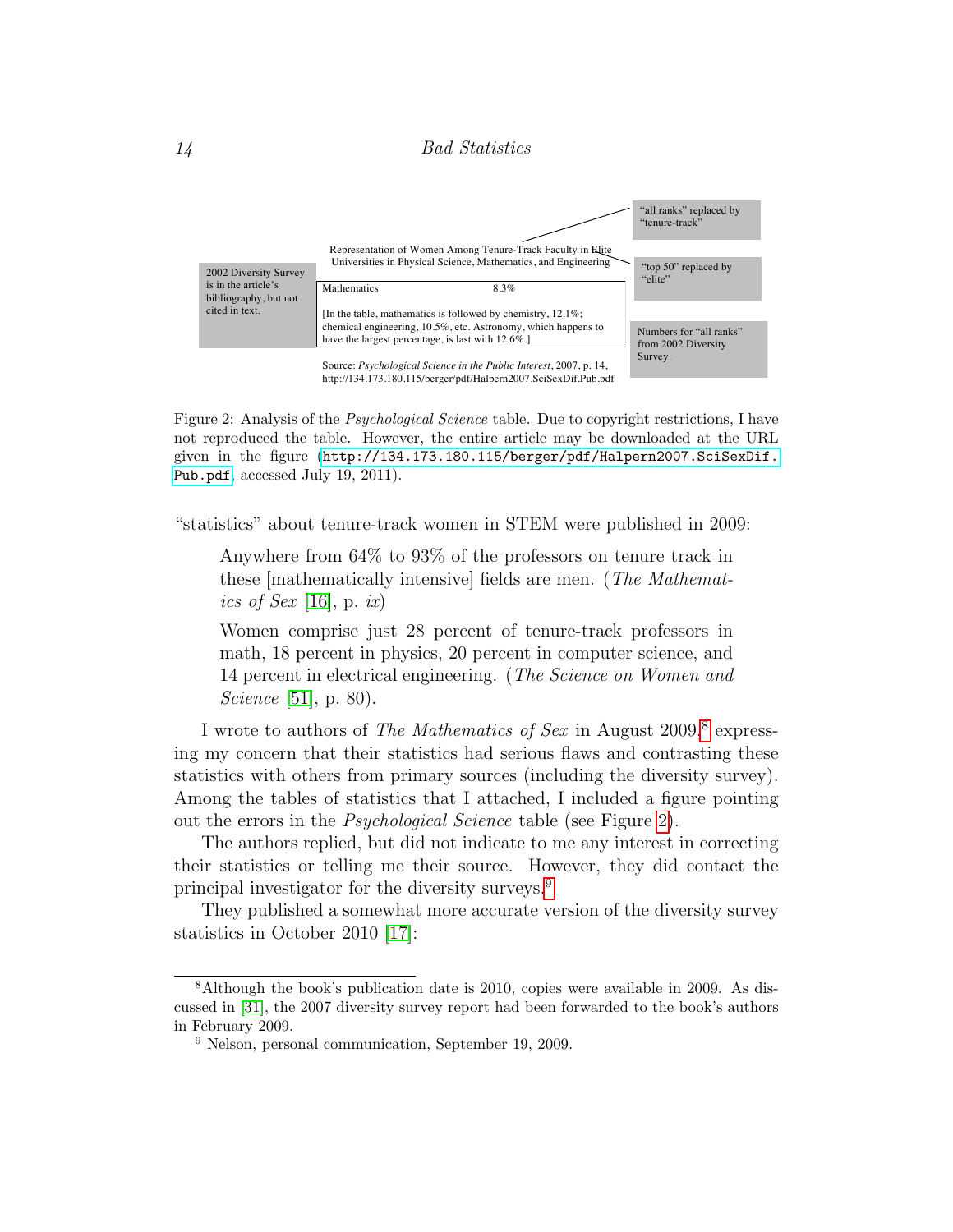In the top 100 U.S. universities, only 9% to 16% of tenure-track positions in math-intensive fields are occupied by women (Nelson & Brammer, 2010). (Current Directions in Psychological Science, vol. 19, no. 5, p. 275)

This acknowledges the source of the percentages (an updated report from the diversity survey, which – again – did not collect information on correlation between tenure status and rank) and notes that they concern the top 100 universities. But, it replaces "all ranks" by "tenure-track."[10](#page-14-0) A similar statement is given in February 2011 [\[18\]](#page-21-6):

Among the top 100 US universities, only 8.8–15.8% of tenuretrack positions in many math-intensive fields (combined across ranks) are held by women. (*Proceedings of the National Academy* of Sciences, vol. 108, no. 8, p. 3157)

"All ranks" has again been replaced by "tenure track." This statement is followed by a reference to supplemental material which says:

Percentages of women hired on tenure track were as follows: chemistry, 21.2%; mathematics, 26.8%; computer science, 20.0%; physics, 16.8%; chemical engineering, 24.2%; civil engineering, 24.7%; electrical engineering, 15.5%; and mechanical engineering, 18.0%.

Readers may, perhaps, be able to correctly conclude from the context that these percentages refer to the top 100 universities. However, they are unlikely to know that "assistant professor" has been replaced by "tenure track." And, they may wonder at the apparent inconsistency between the percentages of women holding tenure-track positions and hired on tenure track.

Another oddity in the *Current Directions* [\[17\]](#page-21-5) and *PNAS* [\[18\]](#page-21-6) articles is their descriptions of the increase in proportions of female PhDs in scientific fields. For example, the PNAS article states "Forty years ago, women's presence in most [scientific] fields was several orders of magnitude less; e.g., in 1970 only 13% of PhDs in life sciences went to women" (emphasis added)

<span id="page-14-0"></span><sup>&</sup>lt;sup>10</sup>This article was covered by *TIME Magazine* which dropped the "top 100," reporting that "only about 9% to 16% of tenure-track positions in math-heavy fields are occupied by women."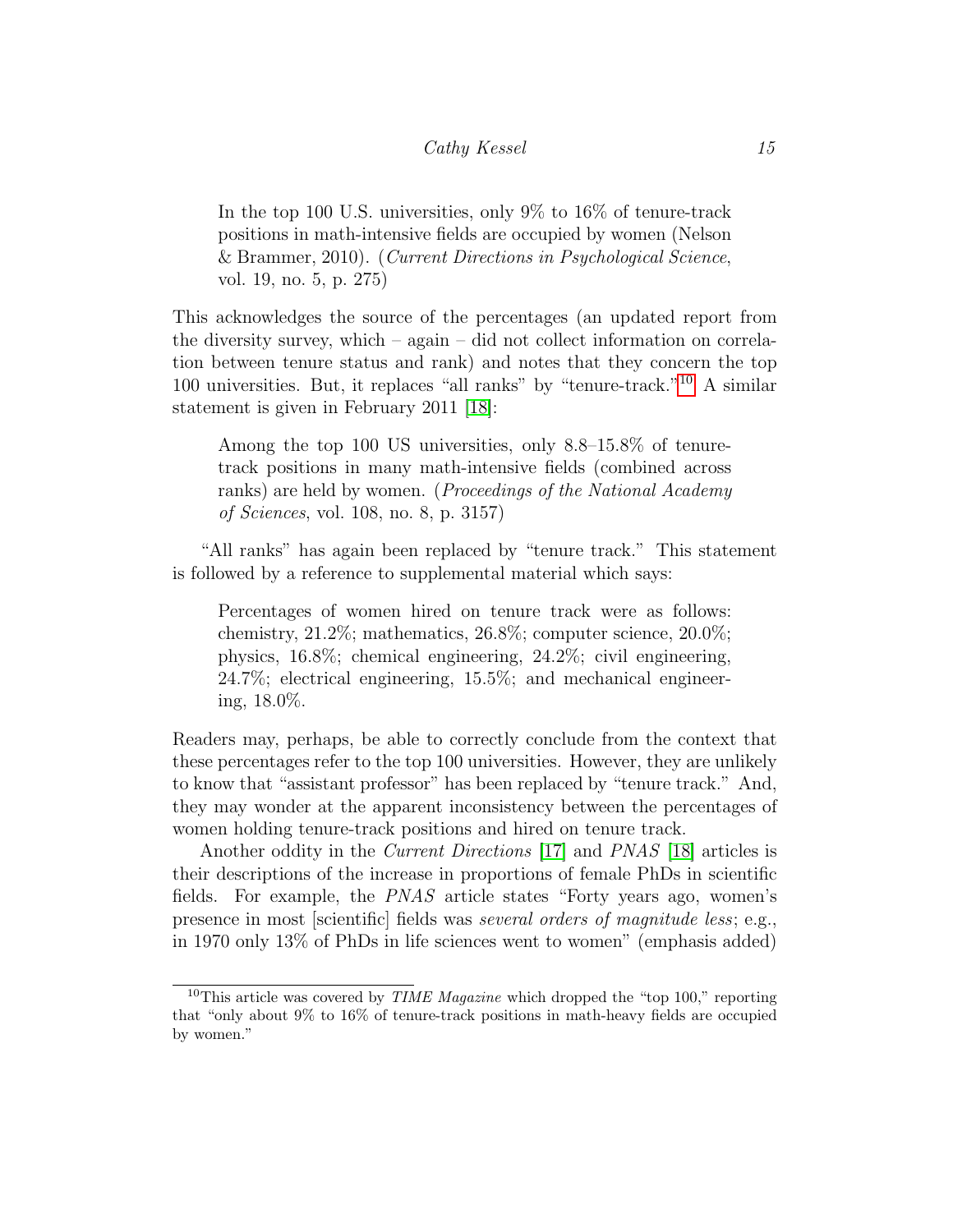and mentions that in 2006 women earned 52% of PhDs in life sciences. It says: "In the most math-intensive fields, however, women's growth has been less pronounced." But, it does not mention that, during the same period, women's share of PhDs increased 5-fold in mathematics to 30%, 6-fold in physical sciences to 29%, and 40-fold in engineering to 20%, but only 3-fold in psychology and almost 4-fold in the life sciences [\[32\]](#page-23-6). In terms of orders of magnitude, whether computed in base 10 (as is customary) or in base 2 (which gives non-zero increase in order of magnitude for each case), women's share of PhDs in "math-intensive" fields grew more, not less, than in other scientific fields.

The diversity survey statistics are quoted more accurately in March 2011  $[55]$ :<sup>[11](#page-15-0)</sup>

In the top 100 US universities, only 8.8% (in mechanical engineering) to 15.8% (in astronomy) of all professorial ranks combined in many quantitative fields are occupied by women (Nelson & Brammer, 2010, Table 11). (*Perspectives on Psychological Sci*ence, vol. 6, no. 2, p. 134)

This article cites the *PNAS* article and is co-authored by one of its authors. It is accompanied by a commentary written by Donna Nelson (principal investigator for the diversity survey) and myself [\[32\]](#page-23-6).

#### 4. Avoiding Bad Statistics

After reading Joel Best's Damned Lies and Statistics [\[8\]](#page-20-9) and Stat-spotting [\[9\]](#page-20-0), I suspect that factors contributing to bad statistics include ignorance of how statistics are produced, innumeracy, and selection of the most dramatic statistics.

These factors may explain why *The American* didn't post a correction or a source – apparently no one thought there was a mistake and no one thought a source should be cited. (This is rather sad. The American is published by the American Enterprise Institute which claims to pursue its ideals "through independent thinking, open debate, reasoned argument, and the highest standards of research and exposition."<sup>[12](#page-15-1)</sup>) The garbling and the

<span id="page-15-0"></span><sup>&</sup>lt;sup>11</sup>The corresponding percentage for economics, which is sometimes considered by these authors to be a quantitative field, is 16.3%. Thus, the range might have extended to 16.3%.

<span id="page-15-1"></span> $12$ <http://www.aei.org/about> accessed July 19, 2011.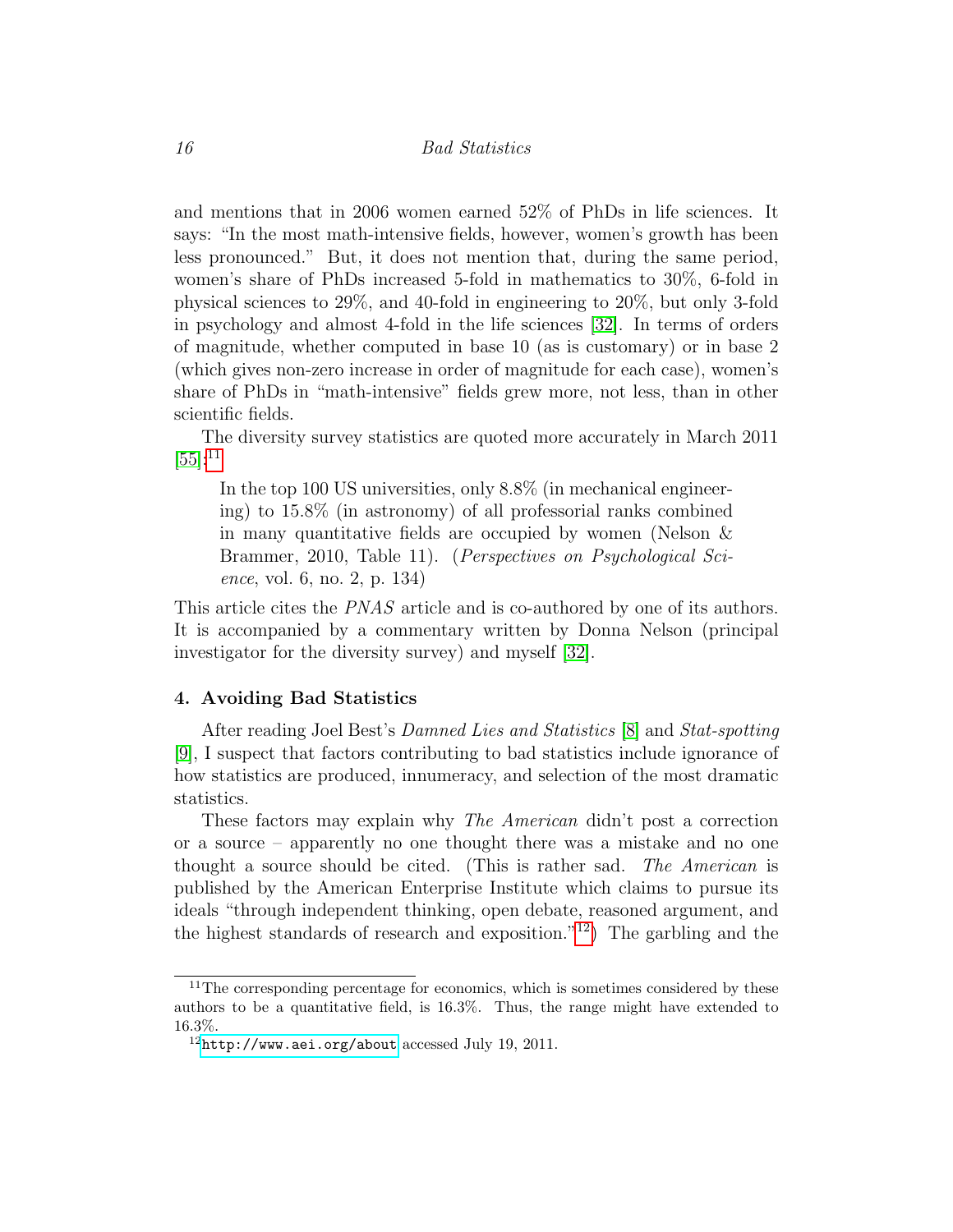absence of a source for the statistics in The Mathematics of Sex may have occurred for similar reasons, exacerbated by hurried production. (That garbled statistics and various typographical errors went unnoticed is also rather sad. The Mathematics of Sex was published by the venerable Oxford University Press which has as its mission "to publish works that further Oxford University's objectives, including its objectives of excellence in research, scholarship, and education."[13](#page-16-0)) Academic readers will have their own explanations for the lack of corrections published by academic journals such as the *Proceedings of* the National Academy of Sciences.

Although noticing mistakes may require numerical sophistication or knowledge of particular fields, accurate reporting of names, dates, and sources of statistics does not take much skill. At the very least, authors and research assistants can copy categories and sources as well as numbers. Editors can (and should) ask for sources.

Sources can be indicated in a variety of ways. As the Chicago Manual of Style puts it, "Whichever system is chosen, the primary criterion is sufficient information to lead readers to the sources used" [\[19,](#page-21-7) p. 594]. In scholarly work, citations in the text indicate the sources that provide evidence for claims and the sources themselves are listed in the bibliography. Journals in psychology often require that authors follow very specific guidelines from the American Psychological Association [\[48\]](#page-24-8). In popular books, sources are often given in endnotes. Newspaper articles frequently give the source for information that is presented graphically, but tend not to give citations in articles. However, they often include enough information to allow readers to find sources from a Web search.

Absence of any documentation for statistics suggests authors and editors do not consider it very important. That may be the case in some instances. However, publications such as The Mathematics of Sex and The Science on Women and Science begin with the premise that there are few women in some fields of science. It seems very strange to make the effort to write about a phenomenon without accurately documenting its existence.

For readers who notice, the absence of documentation or the presence of statistical and mathematical peculiarities suggest that more subtle errors are

<span id="page-16-0"></span> $13$ <http://www.oup.com/us/corporate/aboutoupusa/?view=usa> accessed July 19, 2011.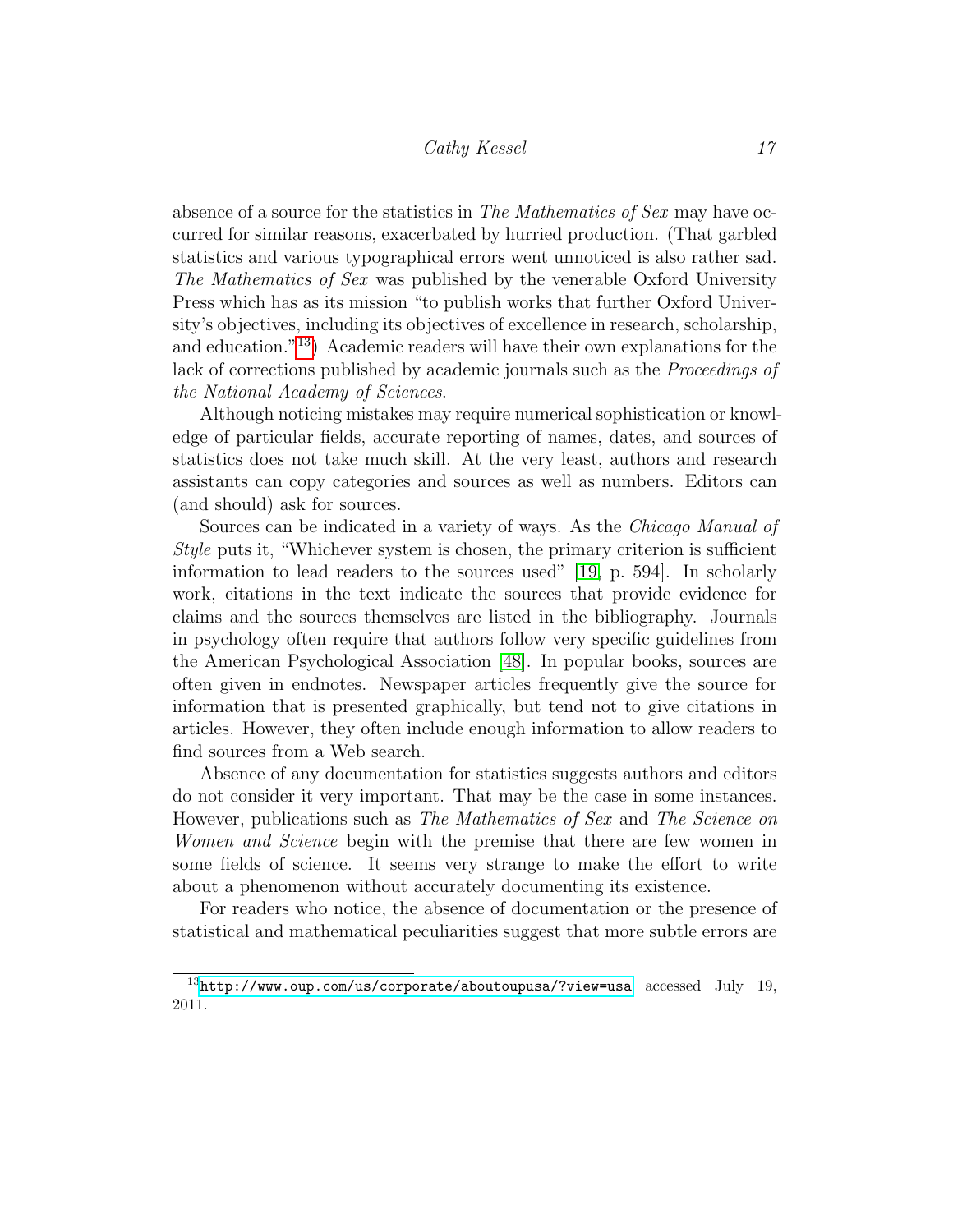lurking.<sup>[14](#page-17-0)</sup> For those who do not – beware! Bad statistics may not suck your blood, but they can keep you in the dark.

#### 5. How Many Women in Science? Perhaps More Than You Think

The Conference Board of the Mathematical Sciences (CBMS), Computing Research Association, American Institute of Physics, and the National Science Foundation (NSF) collect statistics on degrees granted and faculty demographics. All of their figures indicate that women are considerably less rare among tenure-track STEM faculty than suggested by the figures given in The Mathematics of Sex.

According to the NSF statistics from the Survey of Doctorate Recipi- $ents<sup>15</sup>$  $ents<sup>15</sup>$  $ents<sup>15</sup>$  (see Table [5\)](#page-18-0), at four-year institutions, the percentages of women in tenure-track positions range from 19.1% (engineering) and 22.6% (computer science), to 29.4% (mathematics and statistics) and 33.7% (biological and related sciences), to 70.4% (health). According to the CBMS 2005 Survey, women are 50% of the full-time permanent mathematics faculty at two-year colleges.[16](#page-17-2)

#### 6. Concluding Remarks

This is a complicated story which can be viewed from different perspectives. Over the years, several themes have surfaced periodically in my mind with respect to the events that I've described. Writing, editing, and citation practices have already been mentioned, along with ignorance of statistics. Another is misunderstanding of mathematics, which in this context is included with misunderstanding of statistics under the label of "quantitative illiteracy."

In 1983, the talent search ratios – findings from a small non-random sample – may have gained currency due to interest in gender differences, but lack of knowledge or concern about sampling methods or sample size may also have been a contributing factor. Similarly, in 2006 few seemed to

<span id="page-17-1"></span><span id="page-17-0"></span><sup>14</sup>For a detailed discussion of errors and weaknesses in the PNAS article, see [\[33\]](#page-23-7).

<sup>&</sup>lt;sup>15</sup>National Science Foundation, Division of Science Resources Statistics, 2009, Characteristics of Doctoral Scientists and Engineers in the United States: 2006. Detailed Statistical Tables NSF 09-317. Arlington, VA.

<span id="page-17-2"></span><sup>16</sup>CBMS Survey, Fall 2005, p. 169.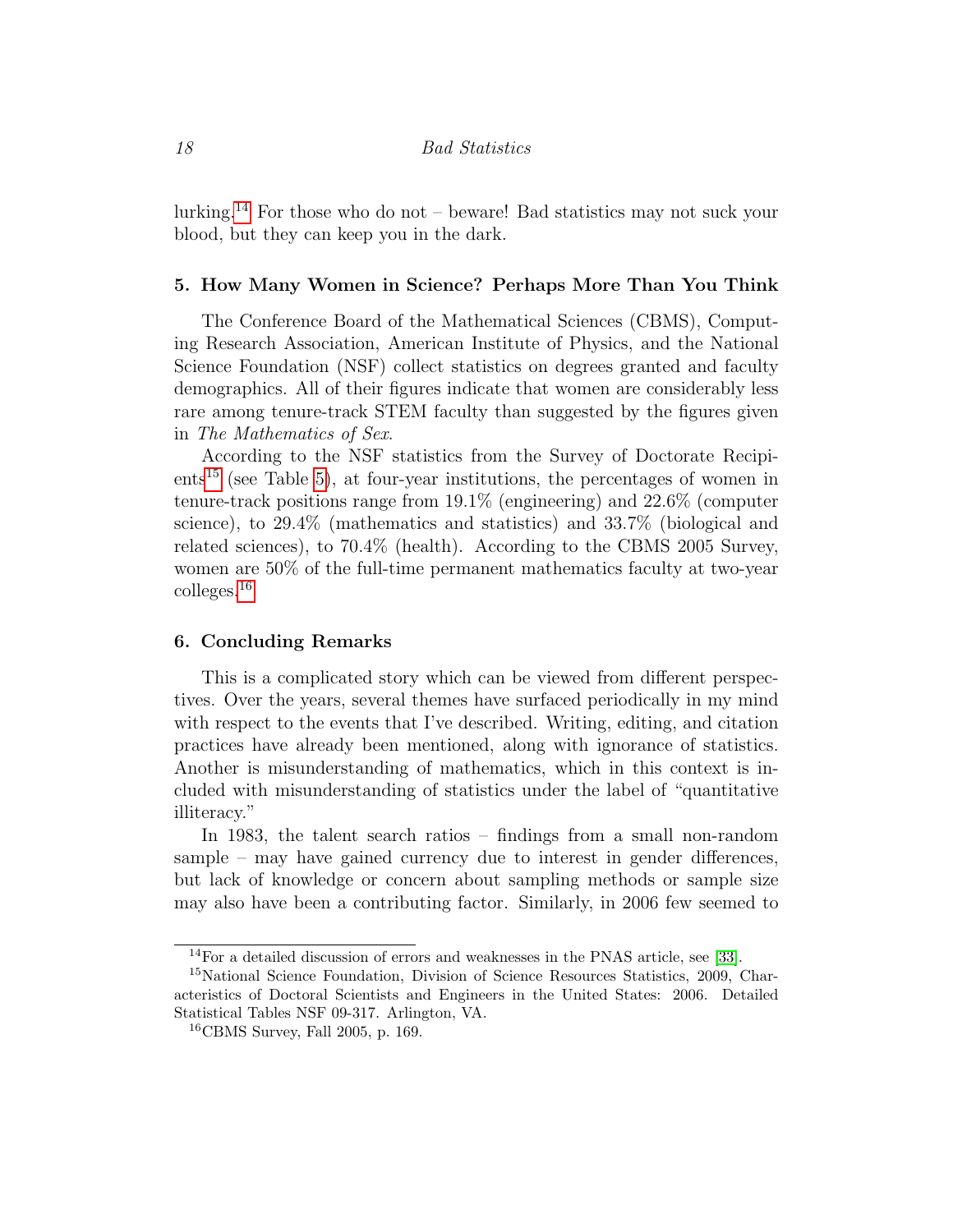<span id="page-18-0"></span>

|                                                           |              |         |                    | Not tenured            |                          |  |
|-----------------------------------------------------------|--------------|---------|--------------------|------------------------|--------------------------|--|
| Field and sex                                             | All employed | Tenured | On tenure<br>track | Not on<br>tenure track | Tenure not<br>applicable |  |
| All fields                                                | 271.540      | 127,640 | 47.330             | 29.340                 | 67.230                   |  |
| Male                                                      | (67.4)       | (76.2)  | (61.5)             | (57.3)                 | (59.1)                   |  |
| Female                                                    | (32.6)       | (23.8)  | (38.5)             | (42.7)                 | (40.9)                   |  |
| Science                                                   | 226,400      | 106,070 | 37,710             | 25,080                 | 57,540                   |  |
| Male                                                      | (66.7)       | (75.6)  | (62.0)             | (57.3)                 | (57.7)                   |  |
| Female                                                    | (33.3)       | (24.4)  | (38.0)             | (42.7)                 | (42.3)                   |  |
| Biological, agricultural, and environmental life sciences | 79,810       | 31,050  | 12.050             | 10,540                 | 26.170                   |  |
| Male                                                      | (65.9)       | (77.8)  | (66.3)             | (55.6)                 | (55.6)                   |  |
| Female                                                    | (34.1)       | (22.2)  | (33.7)             | (44.4)                 | (44.4)                   |  |
| Computer and information sciences                         | 5,790        | 2,860   | 1,760              | 430                    | 740                      |  |
| Male                                                      | (78.3)       | (79.4)  | (77.4)             | (74.2)                 | (78.6)                   |  |
| Female                                                    | (21.7)       | (20.6)  | (22.6)             | (25.8)                 | (21.4)                   |  |
| Mathematics and statistics                                | 17,290       | 10,800  | 3.270              | 1,130                  | 2,090                    |  |
| Male                                                      | (81.0)       | (86.4)  | (70.6)             | (68.1)                 | (76.6)                   |  |
| Female                                                    | (19.0)       | (13.6)  | (29.4)             | (31.9)                 | (23.4)                   |  |
| Physical sciences                                         | 38,760       | 18,210  | 5.890              | 3,790                  | 10,870                   |  |
| Male                                                      | (82.0)       | (86.3)  | (74.3)             | (81.5)                 | (79.1)                   |  |
| Female                                                    | (18.0)       | (13.7)  | (25.7)             | (18.5)                 | (20.9)                   |  |
| Psychology                                                | 34,640       | 14,130  | 5,530              | 4,660                  | 10,320                   |  |
| Male                                                      | (46.1)       | (57.4)  | (42.8)             | (37.5)                 | (36.4)                   |  |
| Female                                                    | (53.9)       | (42.6)  | (57.2)             | (62.5)                 | (63.6)                   |  |
| Social sciences                                           | 50,110       | 29,030  | 9.220              | 4,520                  | 7,340                    |  |
| Male                                                      | (64.3)       | (70.8)  | (53.9)             | (56.8)                 | (56.4)                   |  |
| Female                                                    | (35.7)       | (29.2)  | (46.1)             | (43.2)                 | (43.6)                   |  |
| Engineering                                               | 30,230       | 15,640  | 5,650              | 2,240                  | 6,700                    |  |
| Male                                                      | (87.9)       | (92.8)  | (80.9)             | (88.9)                 | (82.1)                   |  |
| Female                                                    | (12.1)       | (7.2)   | (19.1)             | (11.1)                 | (17.9)                   |  |
| Health                                                    | 14,920       | 5,930   | 3,970              | 2,020                  | 2,990                    |  |
| Male                                                      | (35.2)       | (43.4)  | (29.6)             | (23.1)                 | (34.5)                   |  |
| Female                                                    | (64.8)       | (56.6)  | (70.4)             | (76.9)                 | (65.5)                   |  |

Table 5: Employed doctoral scientists and engineers in 4-year educational institutions, by broad field of doctorate, sex, and tenure status: 2006.

NOTES: Percentage distribution is shown in parentheses. Numbers are rounded to nearest 10. Detail may not add to total because of rounding. 4-year educational institutions include<br>4-year colleges or universities, medical

SOURCE: National Science Foundation/Division of Science Resources Statistics, Survey of Doctorate Recipients: 2006.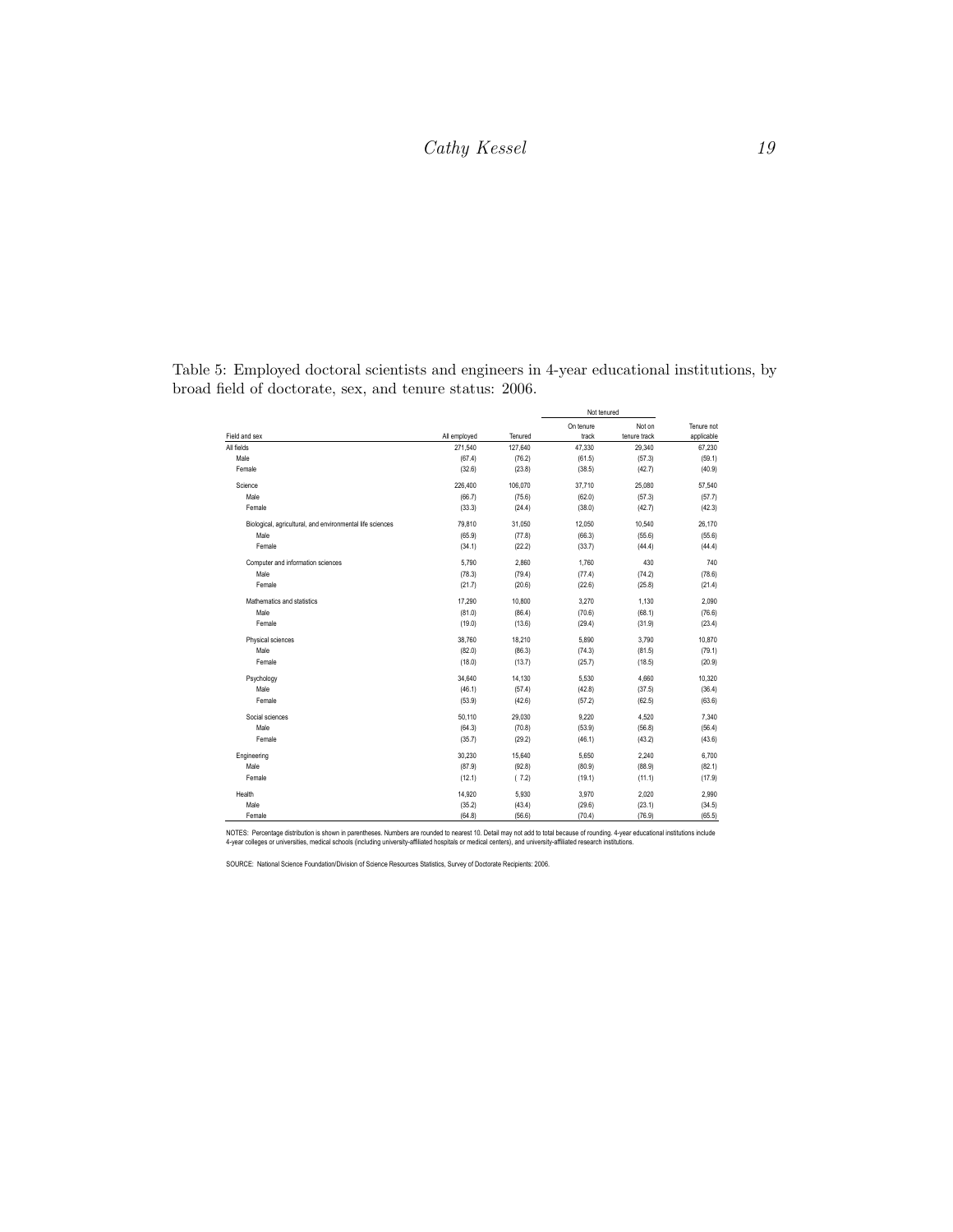have wondered about how the fabricated statistic ("Women talk almost three times as much as men") could have been generated in a scientific study. Do you count words (and does that include "uh"s and "um"s) or do you count length of time? Does that include every social context? How do you record every word that's been uttered?

Along with issues of sampling, the garbling of the diversity survey statistics seems to have mathematical aspects. These statistics are percentages, which can be viewed as averages or part-whole relationships. Misunderstanding of either concept may have contributed to the mislabeled percentages. One misunderstanding of averages (think of global warming!) is to construe the average of a set of measurements as equal to the value of each measurement. For part-whole relationships, there can be slips in understanding which set is meant to be the whole or whether it matters. In misuse of terms such as "exponential" or "order of magnitude," mathematical misunderstanding seems to be the primary factor.

And, then there is bias . . .

As some researchers see it, there is a "perseverative search for gender differences," which "are far too sexy a topic." "It is clear that many people do not want to believe that girls and women can be good at mathematics" says Susan Chipman. Researchers execute "backflips in experimental design and interpretation of data in order to produce sex differences in math performance" say Jeremy and Paula Caplan. Consistent with this perspective, as the 13 to 1 talent search ratio lost currency, the garbled statistics about STEM faculty came to prominence. As the garbled statistics became more accurate, a new inaccuracy was introduced: the change in percentages of women earning PhDs in scientific fields became "exponential growth," increase in "orders of magnitude," or "meteoric" with – supposedly – the exception of "math-intensive" fields.

Whatever their origins, statistics which are mislabeled, misinterpreted, fictitious, or otherwise defective remain in circulation because they are accepted by editors, readers, and referees. Ultimately, quantitative illiteracy may be the life-blood of these vampires.

Acknowledgments: Thanks to the following people for their contributions. Dan Foley and Susan Hill at the National Science Foundation provided statistics on tenure-track and tenured faculty. Richard Hake, Jeffry Mallow, Janet Mertz, Margaret Murray, Donna Nelson, and Alan Schoenfeld commented on earlier versions of this article. Liping Ma gave encouragement and support.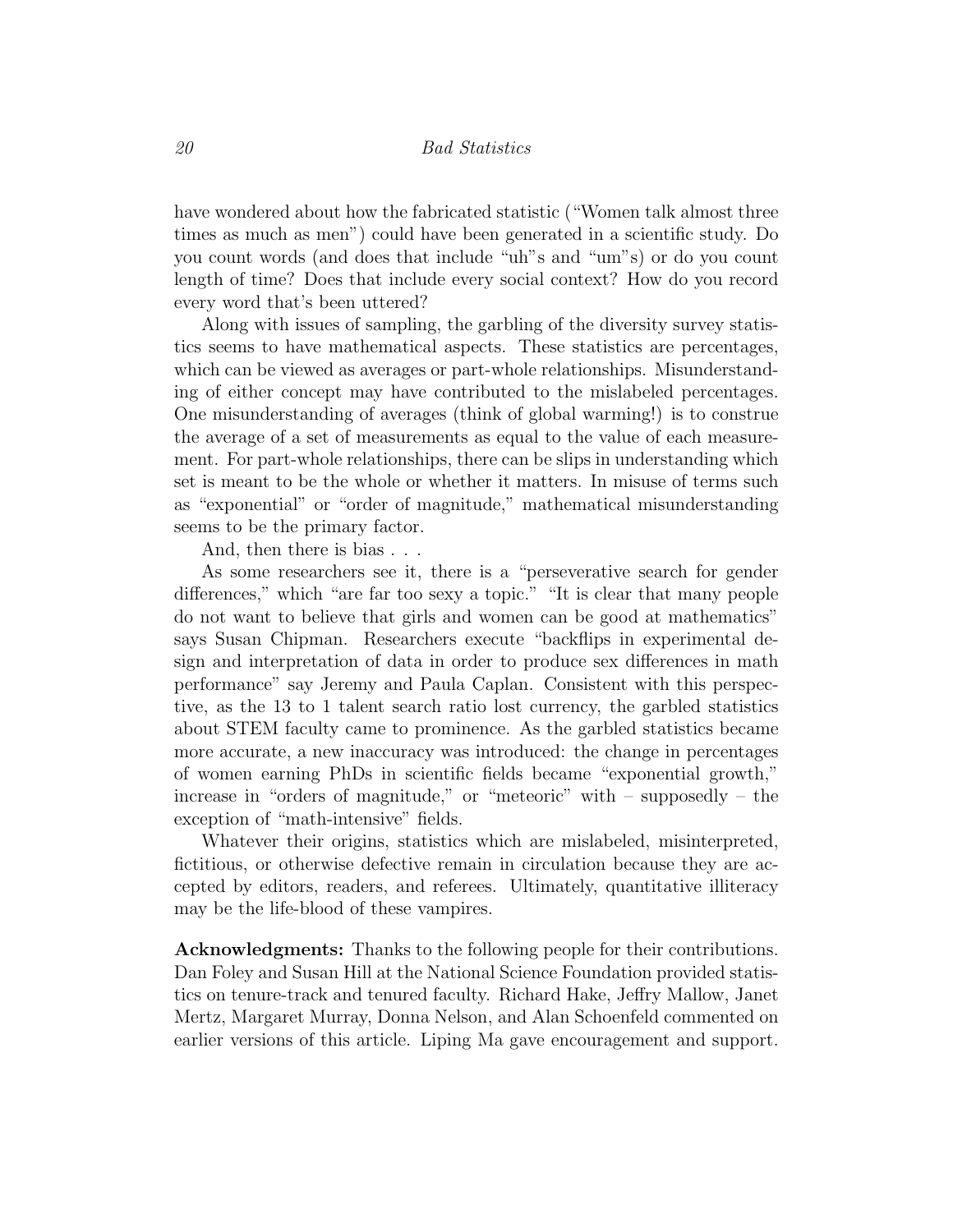Donna Nelson replied to multiple inquiries about the diversity survey, confirming multiple times that it did not collect information on correlations of rank and tenure status. Discussions with AWM members, in and out of the Executive Committee, have sharpened my thinking over the years. Although this article has been shaped by these contributions, its opinions should be attributed only to its author.

#### References

- <span id="page-20-5"></span>[1] Baron-Cohen, S. (2003). The essential difference: Male and female brains and the truth about autism. New York: Basic Books.
- <span id="page-20-3"></span>[2] Benbow, C. (1988). "Sex differences in mathematics". Behavioral and Brain Sciences, 11, pp. 169–183.
- <span id="page-20-6"></span>[3] Benbow & Benbow, (1984). "Biological Correlates of High Mathematical Reasoning Ability". In G. De Vries et al. (Eds.), Progress in Brain Research (Vol. 61, pp. 469–490). Amsterdam: Elsevier.
- <span id="page-20-1"></span>[4] Benbow, C., & Stanley, J. (1980). "Sex differences in mathematical ability: Fact or artifact?", Science, 210(12), pp. 1262–1264.
- <span id="page-20-2"></span>[5] Benbow, C., & J. Stanley, J. (1983). "Sex differences in mathematical reasoning ability: more facts". Science, 222(4627), pp. 1029–1031.
- <span id="page-20-7"></span>[6] Benbow, C., & J. Stanley, J. (1983). "15:1 Certainly Isn't 'Catching Up'!", Psychological Reports, 52, 656.
- <span id="page-20-4"></span>[7] Benbow, C., Lubinski, D., Shea, D., & Eftekhari-Sanjani, H. (2000). "Sex differences in mathematical reasoning ability at age 13: Their status 20 years later". Psychological Science, 11(6), pp. 474–480.
- <span id="page-20-9"></span>[8] Best, J. (2001). Damned lies and statistics: Untangling numbers from the media, politicians, and activists. Berkeley: University of California Press.
- <span id="page-20-0"></span>[9] Best, J. (2008). Stat-spotting: A field guide to identifying dubious data. Berkeley: University of California Press.
- <span id="page-20-8"></span>[10] Brizendine, L. (2006). The female brain. New York: Morgan Road Books.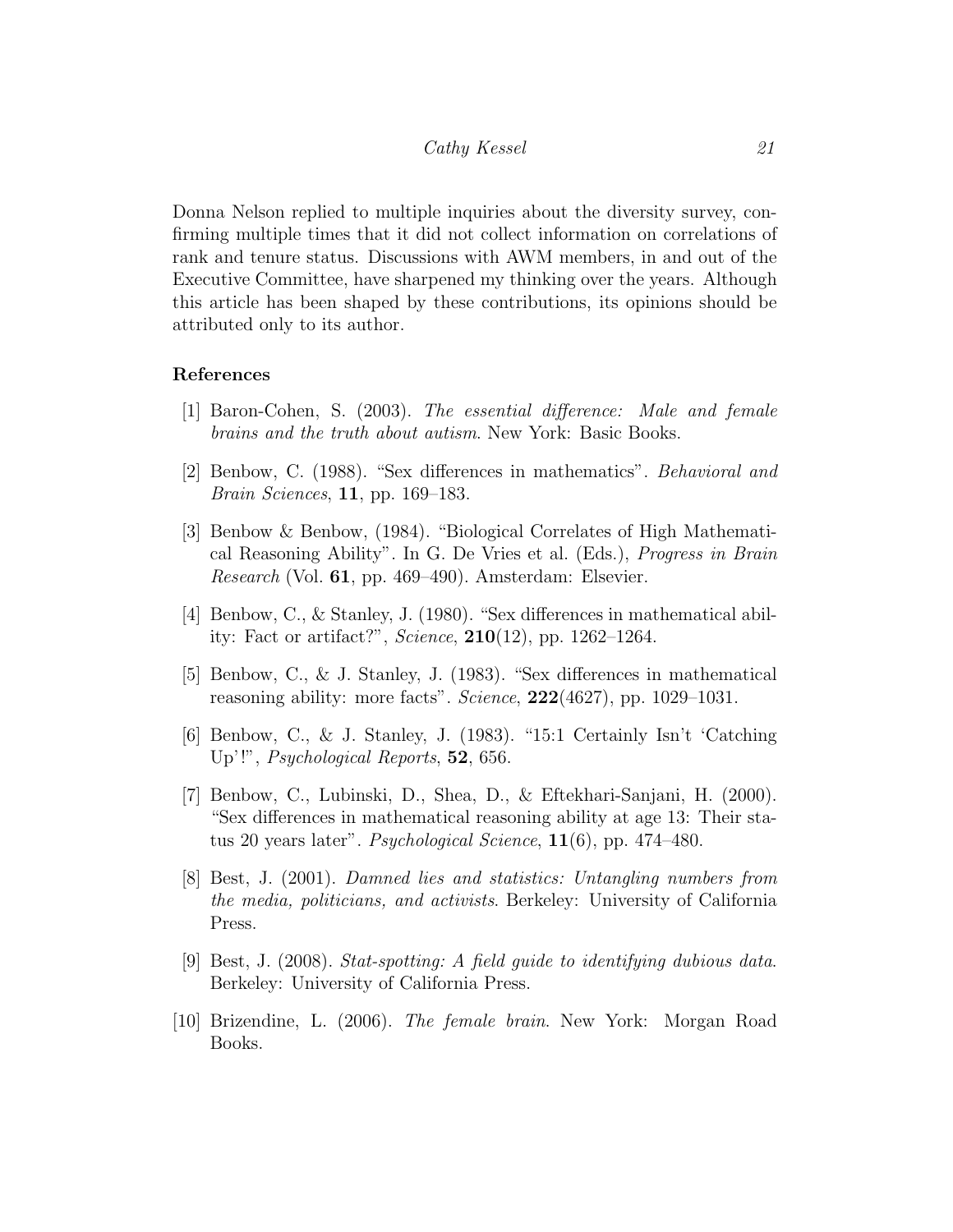- <span id="page-21-1"></span>[11] Brody, L. E., Barnett, L. B., & Mills, C. J. (1994). "Gender differences among talented Adolescents: Research Studies by SMPY and CTY at Johns Hopkins". In K. A. Heller & E. A. Hany (Eds.), *Competence and* responsibility: The Third European Conference of the European Council for High Ability (Vol. 2, pp. 204–210). Seattle: Hogrefe & Huber.
- <span id="page-21-0"></span>[12] Brody, L. E. & Mills, C. J. (2005). "Talent Search Research: What Have We Learned?", *High Ability Studies*, **16**:1, pp. 97–111.
- [13] Caplan, J., & Caplan, P. (2005). "The perseverative search for sex differences in mathematical ability". In Gallagher & Kaufman (Eds.), Gender differences in mathematics: An integrative psychological approach (pp. 25–47). New York: Cambridge University Press.
- <span id="page-21-2"></span>[14] Ceci, S., & Williams, W. (Eds.). (2007). Why aren't more women in science?: Top researchers debate the evidence. Washington, DC: American Psychological Association.
- <span id="page-21-4"></span>[15] Ceci, S, Williams, W., & Barnett, S. (2009). "Women's underrepresentation in science: Sociocultural and biological considerations". Psycho*logical Bulletin*,  $135(2)$ , pp. 218–261.
- <span id="page-21-3"></span>[16] Ceci, S., & Williams, W. (2010a). The mathematics of sex: How biology and society conspire to limit talented women and girls. New York: Oxford University Press.
- <span id="page-21-5"></span>[17] Ceci, S., & Williams, W. (2010b). "Sex differences in math-intensive fields". Current Directions in Psychological Science, 19(5), pp. 275–279.
- <span id="page-21-6"></span>[18] Ceci, S., & Williams, W. (2011). "Understanding current causes of women's underrepresentation in science". Proceedings of the National Academy of Sciences, 108(8), pp. 3157–3162.
- <span id="page-21-7"></span>[19] Chicago Manual of Style (1982, 1993, 2003).  $15<sup>th</sup>$  edition. Chicago: University of Chicago Press.
- [20] Chipman, S. (2005). "Research on the women and mathematics issue: A personal case history". In Gallagher & Kaufman (Eds.), Gender differences in mathematics: An integrative psychological approach (pp. 1–24). New York: Cambridge University Press.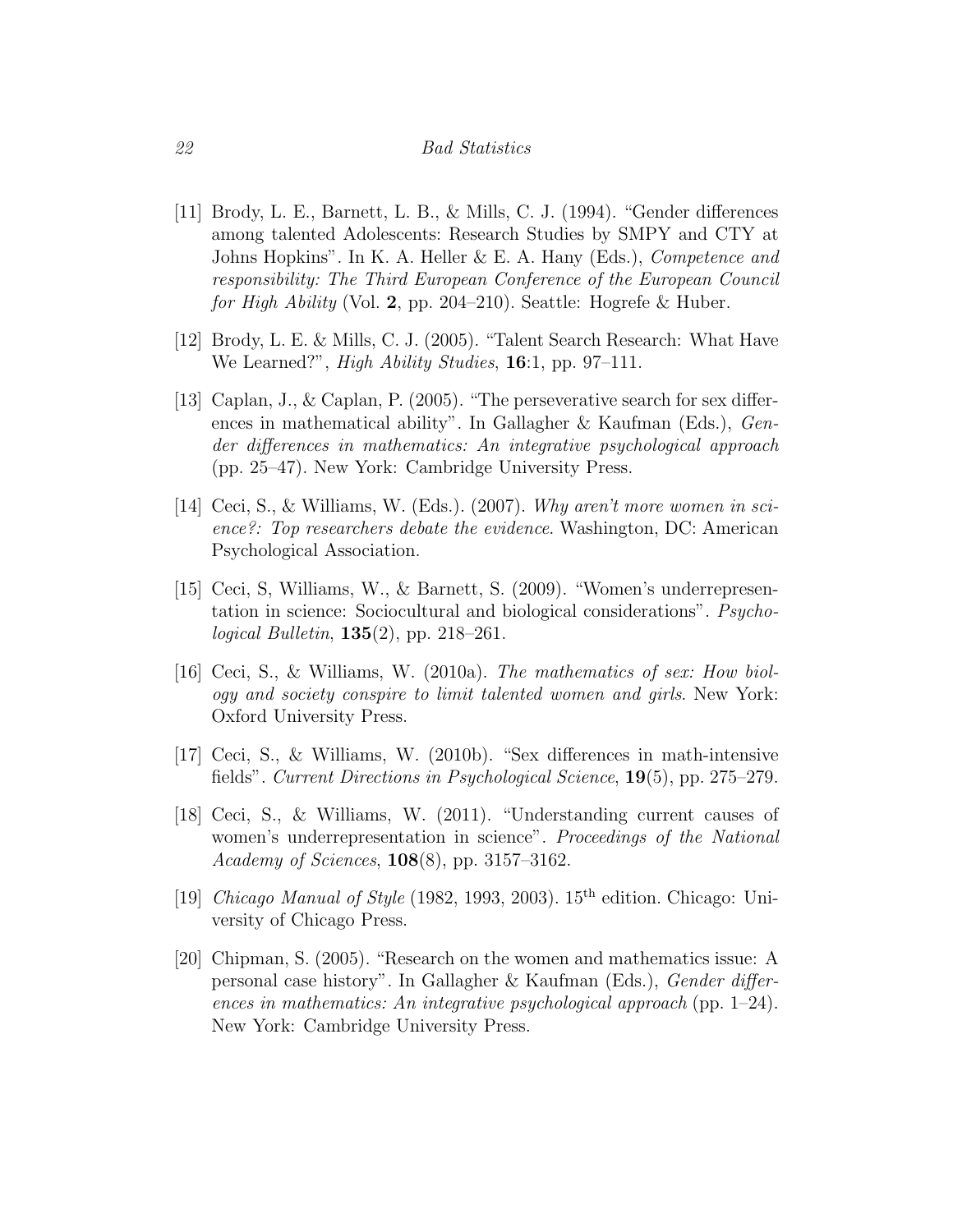- [21] Eccles, J., & Jacobs, J. (1986). "Social forces shape math attitudes".  $Signs, 11(2), pp. 367-380.$
- <span id="page-22-2"></span>[22] Gallagher, A., & Kaufman, J. (Eds.). (2005). Gender differences in mathematics: An integrative psychological approach. New York: Cambridge University Press.
- <span id="page-22-0"></span>[23] Geary, D. (1998). Male, female: The evolution of human sex differences. Washington, DC: American Psychological Association. (A revision was published in 2009).
- <span id="page-22-5"></span>[24] Goldstein, D., & Stocking, V. (1994). "TIP studies of gender differences in talented adolescents". In K. A. Heller  $\&$  E. A. Hany (Eds.), *Compe*tence and responsibility: The Third European Conference of the European Council for High Ability (Vol. 2, pp. 190–203). Seattle: Hogrefe & Huber.
- <span id="page-22-3"></span>[25] Gurian, M., Henley, P., & Trueman, T. (2001). Boys and girls learn differently! San Francisco: Jossey-Bass.
- <span id="page-22-6"></span>[26] Halpern, D., Benbow, C., Geary, D., Gur, R., Hyde, J., & Gernsbacher, M. (2007). "The science of sex differences in science and mathematics". *Psychological Science in the Public Interest*,  $8(1)$ , pp. 1–51.
- <span id="page-22-8"></span>[27] Handelsman, J., Cantor, N., Carnes, M., Denton, D., Fine, E., Grosz, B., Hinshaw, V., Marrett, C., Rosser, S., Shalala, D., & Sheridan, J. (2005). "More women in science". Science, 309(5738), pp. 1190–1191.
- <span id="page-22-1"></span>[28] Heller, K., Mönks, F., Sternberg, R., & Subotnik, R. (Eds.). (2000). International handbook of giftedness and talent (2nd Ed.). Oxford: Elsevier.
- <span id="page-22-4"></span>[29] Kessel, C. (2006). "Perceptions and research: Mathematics, gender, and the SAT". *Focus*, **26**(9), pp. 14–15.
- <span id="page-22-7"></span>[30] Kessel, C. (2010a). "John Tierney and The Mathematics of Sex. Part 1: Greater variability and the right tail". AWM Newsletter, 40(5), pp. 20– 23.
- <span id="page-22-9"></span>[31] Kessel, C. (2010b). "John Tierney and The Mathematics of Sex. Part 2: Bias and other forms of gender inequality". AWM Newsletter,  $40(6)$ , pp. 11–14.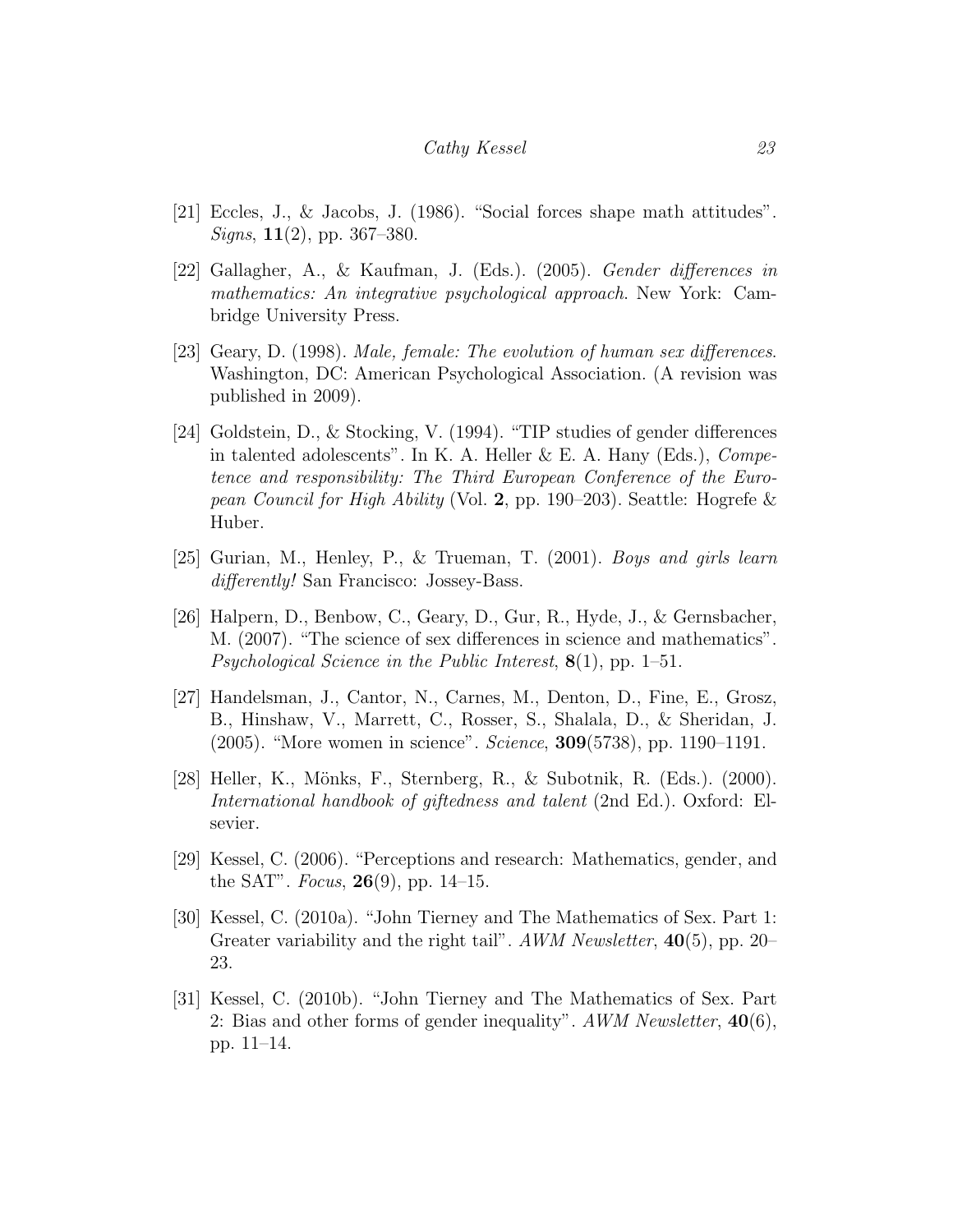- <span id="page-23-6"></span>[32] Kessel, C., & Nelson, D. J. (2011). "Statistical trends in women's participation in science: Commentary on Valla and Ceci (2011)". Perspectives on Psychological Science,  $6(2)$ , pp. 147–149.
- <span id="page-23-7"></span>[33] Kessel, C., & Vitulli, M. (2011). "Critique of Understanding Current Causes of Women's Underrepresentation in Science." Available at: [http://sites.google.com/site/awmmath/awm-resources/](http://sites.google.com/site/awmmath/awm-resources/policy-and-advocacy) [policy-and-advocacy](http://sites.google.com/site/awmmath/awm-resources/policy-and-advocacy), accessed July 19, 2011.
- <span id="page-23-4"></span>[34] Liberman, M. (2006). "Sex on the brain". Boston Globe, September 24.
- <span id="page-23-3"></span>[35] Liberman, M. (2006, December 31). "Busy tongues" [Web log post]. Retrieved from [http://itre.cis.upenn.edu/~myl/languagelog/](http://itre.cis.upenn.edu/~myl/languagelog/archives/2006_12.html) [archives/2006\\_12.html](http://itre.cis.upenn.edu/~myl/languagelog/archives/2006_12.html), accessed July 19, 2011.
- <span id="page-23-0"></span>[36] Lubinski, D., & Benbow, C. (1992). "Gender differences in abilities and preferences among the gifted: Implications for the math/science pipeline". Current Directions in Psychological Science, 1(2), pp. 61–66.
- [37] Luscombe, B. (2010). "Explaining the complicated women + math formula". Time Magazine, October 28.
- [38] Lutzer, D., Rodi, S., Kirkman, E., & Maxwell, J. (2005). Statistical abstract of undergraduate programs in the mathematical sciences in the United States: Fall CBMS 2005 Survey. Providence, RI: American Mathematical Society.
- <span id="page-23-5"></span>[39] Mehl, M., Vazire, S., Ramrez-Esparza, N., Slatcher, R., & Pennebaker, J. (2007). "Are women really more talkative than men?", Science, 317, 82.
- <span id="page-23-1"></span>[40] Moir, A., & Jessel, D. (1991). Brain sex: The real difference between men and women. New York: Carol Publishing Group.
- <span id="page-23-2"></span>[41] Monastersky, R. (2005). "Primed for numbers?", Chronicle of Higher Education,  $51(26)$ , A1.
- [42] Nelson, D. J., & Rogers, D. (2004). A national analysis of diversity in science and engineering faculties at research universities. Norman, OK: Diversity in Science Association and University of Oklahoma.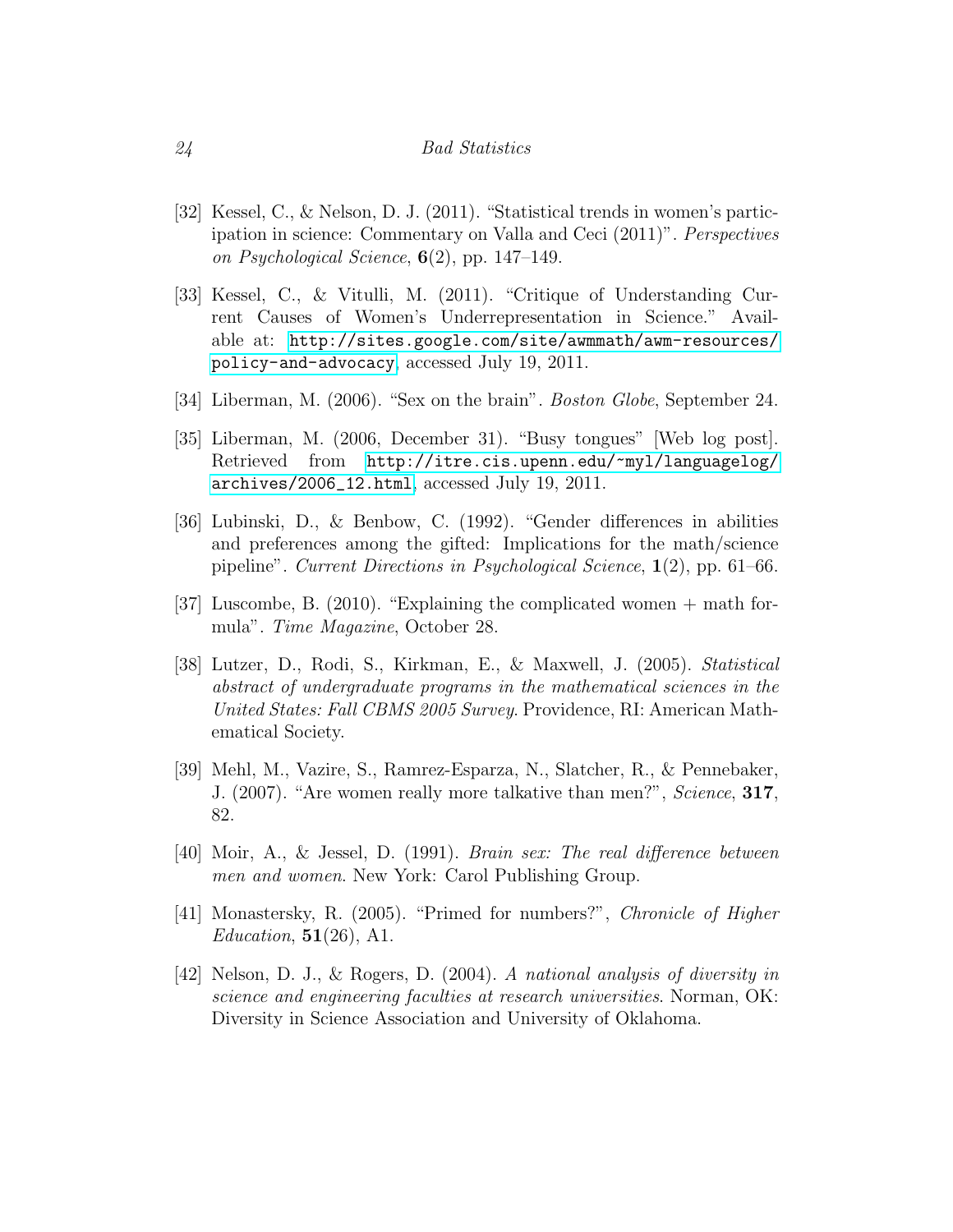- [43] Nelson, D. J., & Brammer, C. N. (2004). A national analysis of diversity in science and engineering faculties at research universities. Norman, OK: Diversity in Science Association and University of Oklahoma. (Updated version of Nelson & Rogers, 2004)
- [44] Nelson, D. J. (2007). A national analysis of minorities in science and engineering faculties at research universities. Norman, OK: Diversity in Science Association and University of Oklahoma. (Updated version of Nelson et al., 2007)
- [45] Nelson, D. J., Brammer, C. N., & Rhoads, H. (2007). A national analysis of minorities in science and engineering faculties at research universities. Norman, OK: Diversity in Science Association and University of Oklahoma.
- <span id="page-24-1"></span>[46] Pinker, Steven. (2002). The blank slate: The modern denial of human nature. New York: Viking Penguin.
- <span id="page-24-3"></span>[47] Pinker, Susan. (2008). The sexual paradox: Men, women, and the real gender gap. New York: Scribner.
- <span id="page-24-8"></span>[48] Publication Manual of the American Psychological Association, (6<sup>th</sup> edition) (2009). Washington, DC: American Psychological Association.
- <span id="page-24-7"></span>[49] Sommers, C. H. (2008). "Why can't a woman be more like a man?", The American, March/April.
- <span id="page-24-0"></span>[50] Sommers, C. H. (2009a). "Persistent myths in feminist scholarship". Chronicle of Higher Education. June 30.
- <span id="page-24-4"></span>[51] Sommers, C. H. (Ed.). (2009b). The science on women and science. Washington, DC: American Enterprise Institute.
- <span id="page-24-5"></span>[52] Sommers, C. H. (2010). "Gender bias bunk". Forbes, March 1.
- <span id="page-24-2"></span>[53] Stanley, J. (1997). "Letter to the editor". Johns Hopkins Magazine, September.
- <span id="page-24-6"></span>[54] Tierney, J. (2010). "Daring to Discuss Women in Science", New York Times, June 8.